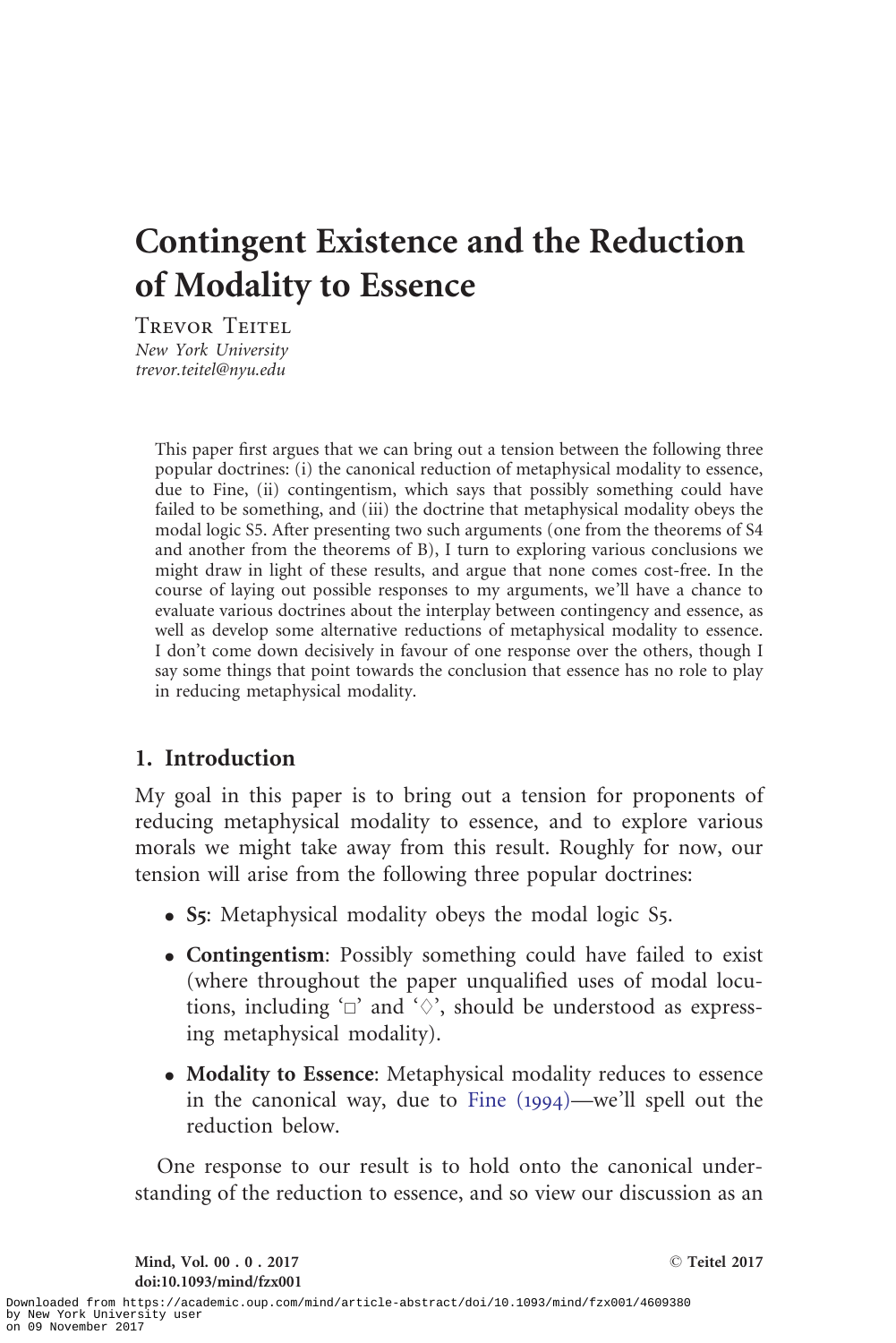argument either against S5 or against Contingentism. Either way, we'd have an interesting upshot: proponents of the canonical reduction to essence must adopt a non-standard view about the logic of metaphysical modality, or else they are committed to necessitism, the doctrine that necessarily everything necessarily exists (the negation of contingentism). A second line of response, which we'll spend the most time with, is to reject the canonical understanding of the reduction to essence, but to try to come up with some modified version of the reduction that is consistent with S<sub>5</sub> and Contingentism (throughout we'll use 'canonical reduction' to describe the version of the reduction to essence presented in [Fine](#page-28-0) 1994, which is the version that is almost universally under discussion in the literature). We'll look at two alternative reductions of modality to essence that might do the trick. Even those already inclined to reject S5 or Contingentism should have something to gain from this discussion, which bears on the project of reducing modality to essence more generally, even setting aside our arguments. A third line of response would be to hold onto S5 and Contingentism yet reject any modifications of the canonical reduction to essence, and so view our discussion as an argument against any kind of reduction of modality to essence. The alternatives to the canonical reduction that we'll see all have problems of their own, so this third line of response has some plausibility. Finally, we'll see other lines of response stemming from the different assumptions we'll need in our arguments, which point to some controversial new theses about what's essential to what.

Here my main aim is to bring out the tension between our initial doctrines and evaluate the possible replies, rather than try to decisively come down in favour of one reply over the others, though I'll say some things that point towards the strong conclusion that essence has no role to play in reducing metaphysical modality. Nonetheless, the brief sketch we just gave of some of the different replies to our arguments already shows that no reply comes cost-free, and so our arguments have interesting upshots no matter which way we go.

We'll get to our arguments in §3. First, let's spell out exactly what the three initial doctrines say.

# 2. The three doctrines

Starting with S5, the two axiom schemas of S5 we'll show to be in tension with Contingentism and Modality to Essence are the 4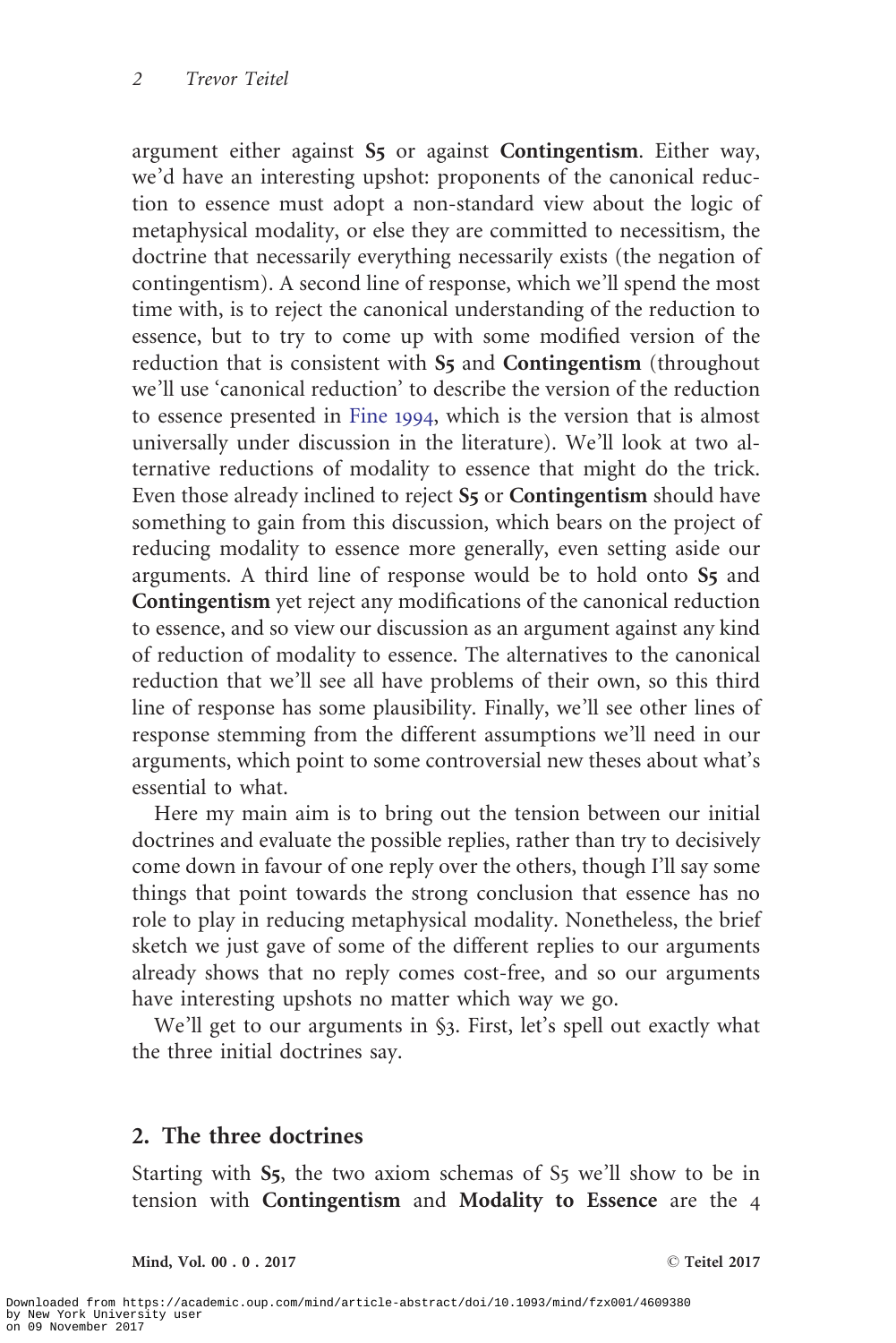schema, that what's necessary is necessarily necessary, and the B schema, that what's the case is necessarily possible. Given that the logics S4 and B each suffice to bring out the tension, our argument in fact employs only the strictly weaker assumption that metaphysical modality obeys either the modal logic S4 or the modal logic B. Still, it will be illustrative to see how the tension arises for both S4 and B, each of which brings out different issues. So we'll present two separate arguments, one from the theorems of S4 and another from the theorems of B, which strengthens our claim that there's a real tension here. The theorems of S<sub>5</sub> are widely regarded as non-negotiable constraints governing metaphysical modality. Moreover, the main objections to S5 target only instances of the 4 schema (and its necessitations) as genuine constraints, and these objections don't extend to the theorems of B. So advocates of these objections at best avoid our argument from the theorems of S4, but still must address our argument from the theorems of  $B<sup>1</sup>$ .

I'll use universal quantification into sentence position to express what it means for metaphysical modality to obey some constraint embodied in some modal schema or logic. For example, we'll say that metaphysical modality 'obeys' or 'is governed by ' the Tschema, that what's necessary is the case, if and only if  $\forall p(\Box p \rightarrow p)$ , where this latter formula, with its sentential quantifier, is part of the language in which we're conducting our discussion, not the propositional or first-order modal languages usually under discussion when presenting the familiar modal logics. (For the general method for moving from some theorem of some logic to the relevant universally quantified statement, and some rationale for this method, see the

<sup>1</sup> The main objections to S<sub>5</sub> alluded to in the main text stem from the 'modal sorites' arguments against the 4 schema as a constraint governing metaphysical modality, due to [Chandler \(](#page-28-0)1976) and further elaborated by [Salmon \(](#page-29-0)1981, pp. 229–52; [1989](#page-29-0)). But these arguments remain controversial, and most still subscribe to S5. For a sampling of some attempts to respond to these arguments, see [Williamson \(](#page-29-0)1990, §8.3), [Hawthorne \(](#page-28-0)2006, p. 241 n.8), [Leslie](#page-29-0)  $(2011)$  $(2011)$  $(2011)$ , and Murray and Wilson  $(2012)$ . Another potential source of resistance to S<sub>5</sub> stems from counterpart theory, which some, including Lewis ([1968](#page-29-0), pp. 123–4), take to show that neither the 4 schema nor the B schema embodies a constraint governing metaphysical modality. (Thanks to an anonymous referee for this suggestion.) However, (i) counterpart theorists disagree as to whether their view, properly understood, carries these revisionary logical consequences, (ii) on some ways of implementing counterpart theory, the programme is committed to a reduction of modality in terms of first-order quantification over some additional ontology, and so won't offer solace to proponents of the canonical reduction to essence looking for a way to hold onto their view in light of our arguments, and (iii) counterpart theory remains a controversial programme that has been criticized on several fronts. See Dorr (MS) for extensive discussion of these three issues and an evaluation of some of the problems facing counterpart theory.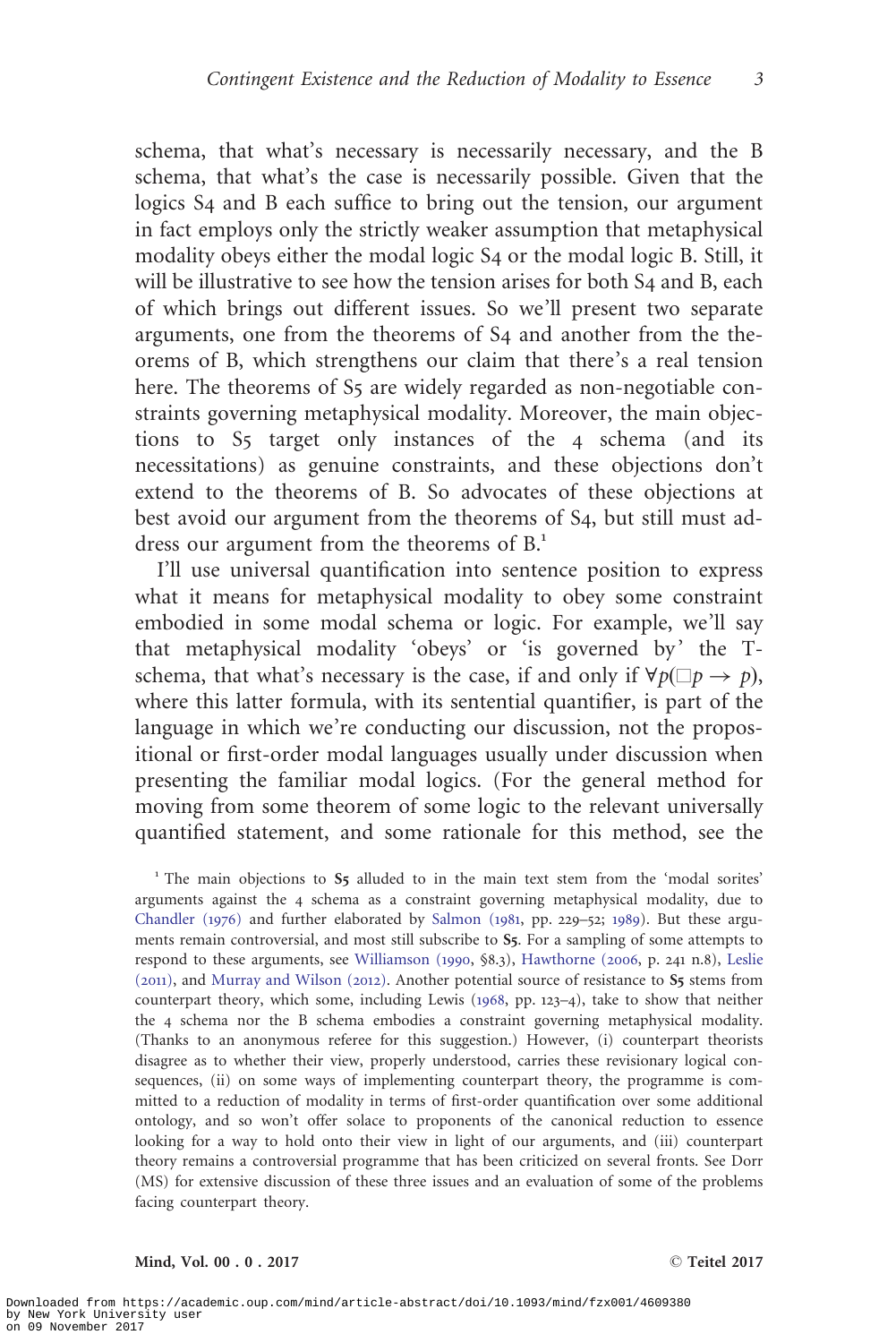discussion of 'metaphysical universality' in [Williamson](#page-29-0) 2013, ch. 3.) We could have stuck with schematic statements of various modal principles throughout, using only particular instances to derive our tension (and those who prefer to do so won't have trouble recasting our discussion in this mode), but universal quantification into sentence position captures the generality implicit when we claim that metaphysical modality obeys or is governed by some schema or logic, and allows us to bring out our tension in full generality without being bound by the expressive resources of any particular language. There's a vexed issue about how to interpret higher-order quantification (where quantification into sentence position is just 0-adic higher-order quantification), whether in terms of substitutional quantification relative to some idealized language, as restricted first-order quantification over some special kind of objects (such as properties, propositions or sets), or as an irreducible form of quantification whose interpretation can be given only in a metalanguage that itself employs higher-order resources. We can stay neutral on this issue, which is orthogonal to the tension I'm bringing out here (though I've set aside interpretations in terms of plural quantification, which arguably can't do justice to quantification into sentence position or to how higher-order quantifiers interact with modal operators). For convenience I'll generally write as if quantification into sentence position is just first-order quantification over propositions, which simplifies some of the exposition in what follows, though nominalists who don't think there are any propositions can paraphrase away 'proposition' talk using higher-order quantifiers and interpreting such quantifiers using one of the alternatives to the first-order interpretation (the same is true of our use of 'property' talk later on).<sup>2</sup>

Contingentism is the negation of necessitism, the doctrine that necessarily everything necessarily exists (for a defence of necessitism see especially [Williamson](#page-29-0) 2013). You might think that necessitism is obviously false; for instance, you might think, 'Surely it's possible that my parents never met, in which case I wouldn't have been born and so wouldn't have existed'. These sorts of worries aren't decisive, given the sense of 'existence' at issue in the debate between necessitists and contingentists. For Williamson, ordinary uses of 'existence' generally express properties like being concrete, or being located in spacetime,

<sup>2</sup> See [Williamson \(](#page-29-0)2013, pp. 235–61) for a survey of some of these different options for interpreting higher-order quantification, citations to relevant literature, and a defence of the view that we shouldn't try to reduce higher-order quantification to anything else.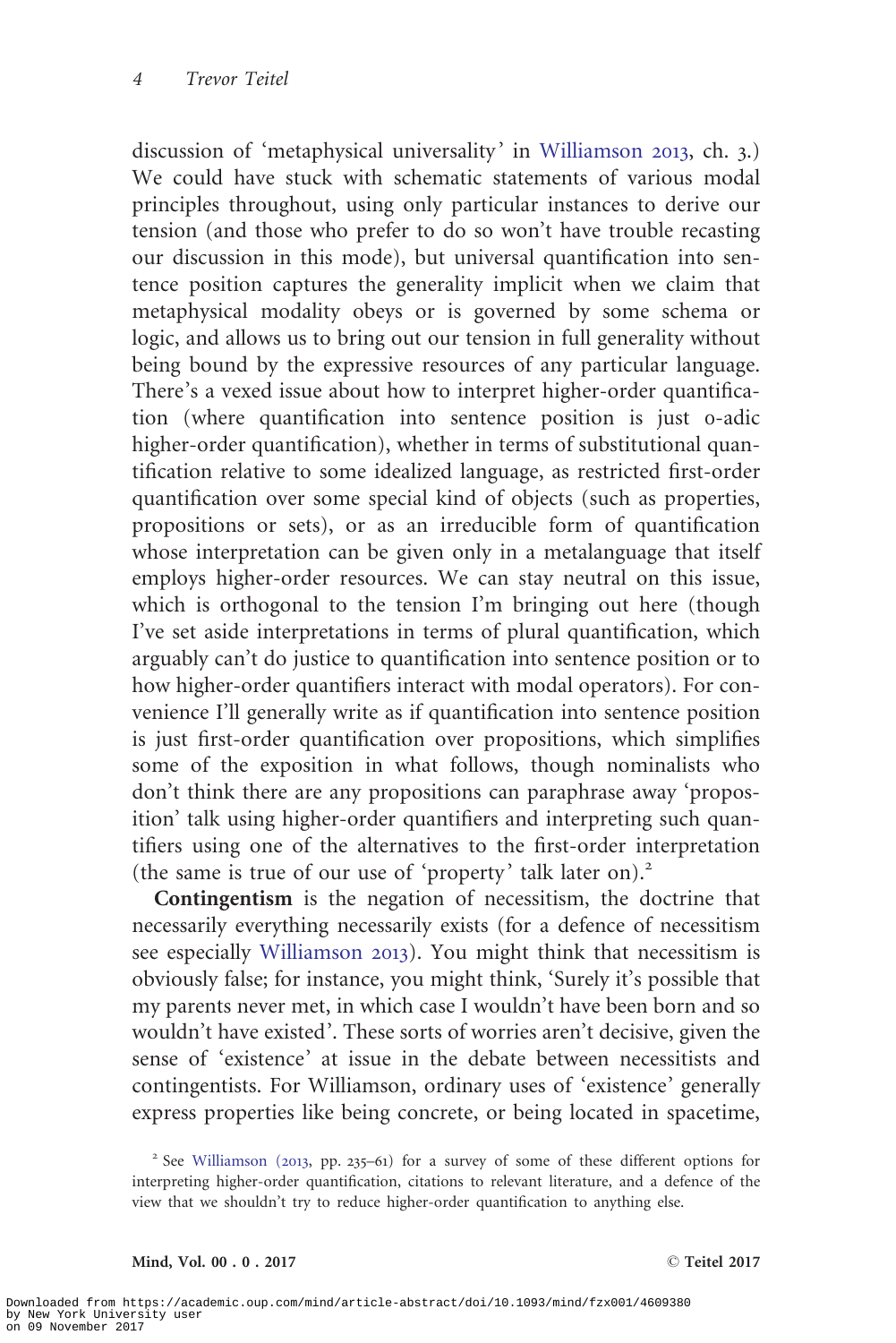and Williamson is happy to grant that having these properties is a contingent matter. But Williamson's necessitism is a doctrine about what he calls the 'logician's sense of existence', according to which 'x exists'  $=_{df} \exists y(x = y)$ , where here the quantifier is absolutely unrestricted. We'll follow Williamson from now on in using 'is something' and 'has being' interchangeably to express this notion, which will ensure that it doesn't get conflated with more ordinary uses of 'exists'. Williamson's diagnosis of the worry a few sentences back is that the objection conflates these different senses of 'existence': although if you hadn't been born you wouldn't have been concrete or located in spacetime, for necessitists you would still have been something, a contingently non-concrete entity. So we see that necessitism isn't immediately refuted; nonetheless, the doctrine is hotly contested, and contingentism remains the default position.

Finally, Modality to Essence refers to the canonical reduction to essence presented in [Fine's](#page-28-0) 1994 paper, which is currently one of the most popular candidate reductions of metaphysical modality.<sup>3</sup> Here's the idea. First, [Fine \(](#page-28-0)1994) presents well-known arguments for thinking that essence can't be reduced to familiar modal notions and so we should recognize a non-modal notion of essence (where throughout the paper we'll use 'non-modal' to mean 'not reducible to familiar modal notions'). Taking these arguments on board, he then suggests that we can reverse the standard order of priority by using this nonmodal notion of essence to reduce various modal notions. The nonmodal notion of essence gives us, for any object o, a class of propositions essential to o; call this class o's essence. For example, Sanders' essence arguably includes the proposition that Sanders is self-identical if Sanders is something, the proposition that Sanders is human if Sanders is something, and so on. We're more used to thinking of objects having certain properties essentially, rather than certain

<sup>3</sup> In a recent survey of reductions of metaphysical modality, [Cameron \(](#page-28-0)2010) includes the reduction to essence as one of what he regards as the three most promising options, the other two being modal realism and neo-conventionalism. For some authors who have adopted Fine's reduction to essence and continued working on the idea, see [Hale \(](#page-28-0)1996), [Correia \(](#page-28-0)2006, [2012](#page-28-0)), [Rosen \(](#page-29-0)2006), and [Dasgupta \(](#page-28-0)2016). Note that throughout the paper we'll ignore distinctions between different notions of essence and modifications of the original reduction that don't bear on our tension (such as those that appeal to grounding or a notion of consequence relative to some familiar background logic), though we'll discuss potentially relevant modifications later on, including one suggested by Fine's formal work on the reduction to essence. See [Fine \(](#page-28-0)1995b) and the works just cited for more notions of essence and some modifications of the reduction that don't bear on our initial tension. Throughout, we're talking about what [Fine \(](#page-28-0)1995b) calls 'constitutive immediate essence', which most closely corresponds to the pretheoretical notion.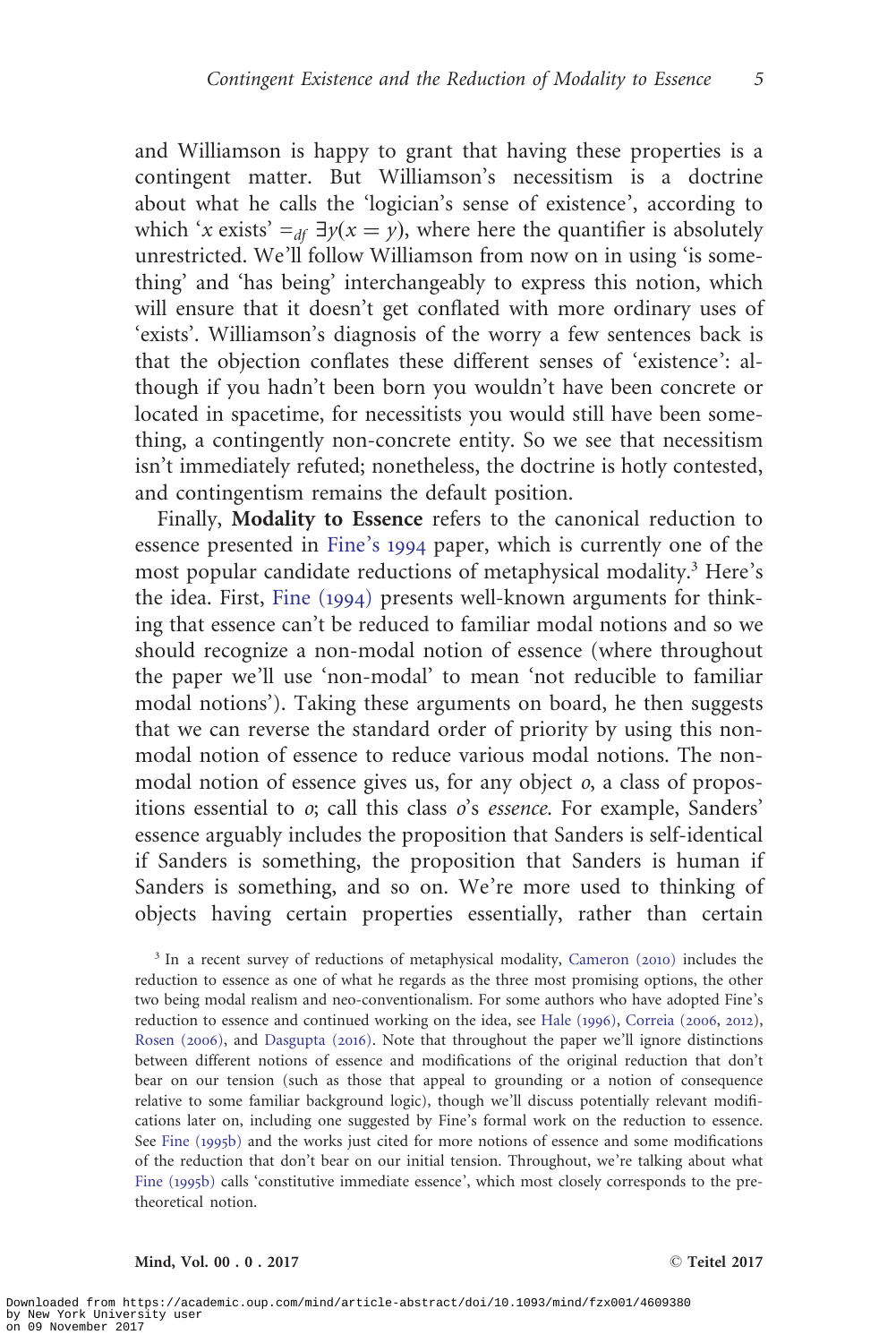propositions being essential to objects (which is required for Fine's reduction), but it's not hard to move from one regimentation to the other: Fine can interpret talk of some object  $\rho$  having some property  $F$ essentially in terms of the proposition that  $\sigma$  is F being essential to  $\sigma$ . Finally, it's important for Fine's reduction that not only individual objects but also pluralities of objects have essences; that is, propositions can be essential to pluralities of objects in addition to individual objects. For example, Fine might claim that although the proposition that it's not the case that Sanders is identical to Clinton is essential to neither Sanders nor Clinton, the proposition is essential to the plurality consisting of both Sanders and Clinton.

This non-modal notion of essence allows us to define different necessity operators by looking at different objects or pluralities of objects, each of which gives rise to a class of propositions (the propositions essential to the object or plurality of objects). In particular, Fine contends that if we consider the essences of all objects or pluralities of objects whatsoever, the resulting necessity operator will correspond to our familiar notion of metaphysical necessity. So the resulting reduction says that a proposition  $p$  is metaphysically necessary in virtue of there being (unrestrictedly) some object or plurality of objects such that  $p$  is essential to that object or plurality of objects; we then define metaphysical possibility using the standard dual equivalence (I'll comment on the ideology of 'reduction' and 'in virtue of' shortly). This reduction of modality to essence is committed to the following claim: given any putative metaphysical necessity  $p$ , there is some object or plurality of objects whose essence contains  $p$ ; in a slogan, all metaphysical necessities originate from the essences of things.

Before we get going, we need some notation, which will simplify our discussion in what follows (note that I'll continue to ignore use–mention distinctions when doing so won't lead to any confusion). We'll use xx and yy throughout the paper as variables ranging over pluralities of objects, where crucially we'll take this to include the special case where the plurality contains just a single object, and we'll use  $\sqsubseteq$ for a relation of containment between pluralities, akin to the subset relation (the exact logic of the containment relation won't be important in what follows). Also, throughout,  $p$  and  $q$  are variables ranging over propositions. We'll follow Fine in using  $\Box_{xx} p$  to say that p is essential to xx (this isn't exactly Fine's regimentation, but the differences won't matter). So we can state the canonical reduction to es-sence we just saw, from [Fine](#page-28-0) 1994, as follows: for any  $p$ ,  $\Box p$  reduces to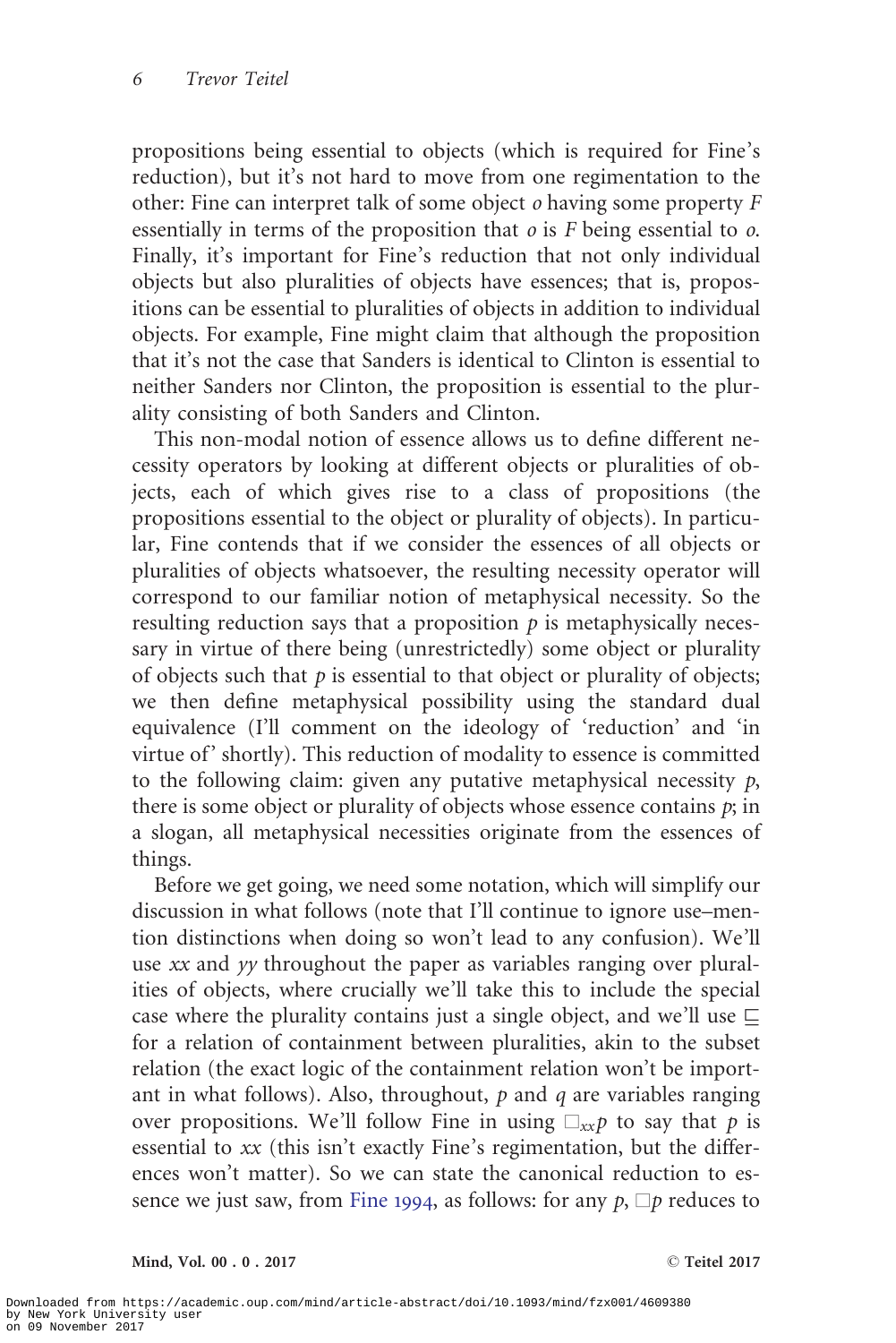$\exists xx(\Box_{xx}p)$ . I should flag that this formulation of the reduction may at first appear importantly different from Fine's own, which says that a proposition  $p$  is metaphysically necessary in virtue of  $p$  being essential to the plurality of all objects whatsoever, that is,  $\Box p$  reduces to  $\exists x x \forall y y (y \forall x x \land \Box_{xx} p)$ . However, Fine takes essence to be monotonic: necessarily, for any p, xx, and yy, if  $\Box_{xx}p$  and  $xx\Box yy$ , then  $\Box_{yy}p$ . To get a feel for this assumption, consider the proposition that Sanders is self-identical if Sanders is something, and suppose that the proposition is essential to Sanders. Then given monotonicity, the proposition is also essential to the plurality of Sanders and Clinton, the plurality of Sanders, Clinton and the White House, and also to any other plurality that contains Sanders. More generally, given the monotonicity assumption, any proposition essential to any object or plurality of objects will also be essential to the plurality of all objects whatsoever. As a result, Fine's formulation of the canonical reduction becomes necessarily co-extensive with ours. I started with my formulation because I find it gives a clearer picture of how the canonical reduction to essence works, and doesn't prejudge the issue of monotonicity, but for our purposes we could instead adopt monotonicity and use Fine's formulation, so moving forward I'll switch to Fine's formulation when doing so simplifies the discussion.

# 3. The tension

### 3.1 Some preliminaries

Now that we have our three doctrines and our notation on the table, let's turn to showing why the three doctrines are in tension with one another. I've continually referred to our argument as a 'tension' rather than an inconsistency, because we need to go beyond our three initial doctrines to get things going, but each of these additional steps is hard to resist, so the three doctrines that we started out with will remain the most promising places to try to block our argument. As a quick preview of what's to come, given the canonical reduction to essence, what's necessary or possible reduces to the essences of what objects there are. Given contingentism, possibly it's contingent what objects there are. We'll see shortly that, combining these two claims, it's not hard to show that this possible contingency in what objects there are gives rise to possible contingency in what's necessary or possible. But we'll see that from this result we can derive a contradiction provided metaphysical modality obeys either the modal logic S4 or the modal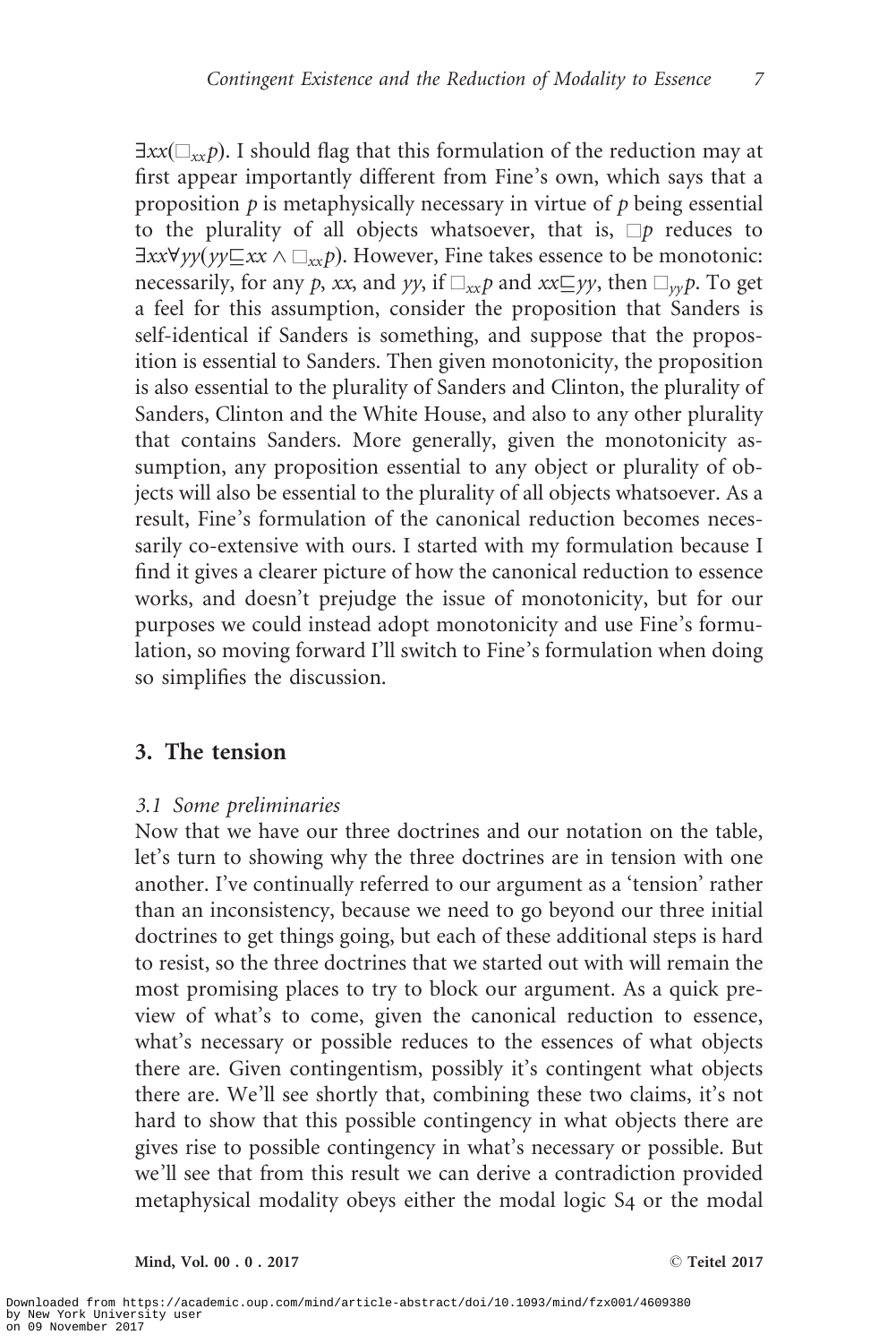logic B (we'll present two arguments, one that employs the assumption about S4 and another that employs the assumption about B). So something has to give. Let's first spell out the additional doctrines we'll need to make these arguments, and then present the arguments more carefully.

First, our arguments will rely on the following doctrine:

Robustness: If the canonical reduction to essence is true, then it's necessarily true, necessarily necessarily true, and so on for all iterated necessitations of the reduction.

Given S4, robustness is equivalent to the doctrine that the canonical reduction to essence is necessarily true if true at all. So far we've made free use of the ideology of 'reduction', and related ideology like 'in virtue of'. All we need to assume here is that under any way of cashing out this ideology, the reduction to essence purports to tell us what it is for a proposition to be necessary, where we understand this latter demand to imply the modal strength embodied in robustness. These 'What is X?' questions are as old as philosophy itself, and I won't attempt to catalogue the different possible things we might mean by these sorts of questions. Still, I think it's uncontroversial that there's an interesting and prominent reading of questions like 'What is it to be a law of nature?', 'What is it to be a proton?', and, our focus here, 'What is it to be necessary?', according to which adequate answers must be non-contingent, and moreover that this reading is what's standardly at issue in philosophical contexts. Apart from this assumption, our discussion can stay neutral on exactly what ideology is involved in giving a reduction of modality (whether 'grounding', [Sider's \(](#page-29-0)2011) 'metaphysical semantics', [Dorr's \(](#page-28-0)2016) 'identifications', and so on): robustness remains a plausible doctrine whichever way we go.

Second, our arguments will rely not on contingentism itself, but on the following closely related doctrine:

**Standard Contingentism:** Some proposition  $p$  is possibly both essential to some xx and possibly essential to nothing; that is,  $\exists p \Diamond (\exists xx(\Box_{xx}p) \land \Diamond \neg \exists xx(\Box_{xx}p)).$ 

Standard contingentism implies contingentism given the plausible assumption that, for any proposition  $p$ , necessarily if  $p$  is essential to some xx then necessarily if everything contained in xx is something then  $p$  is essential to xx. But the converse fails: contingentism strictly speaking leaves open that although possibly it's contingent what there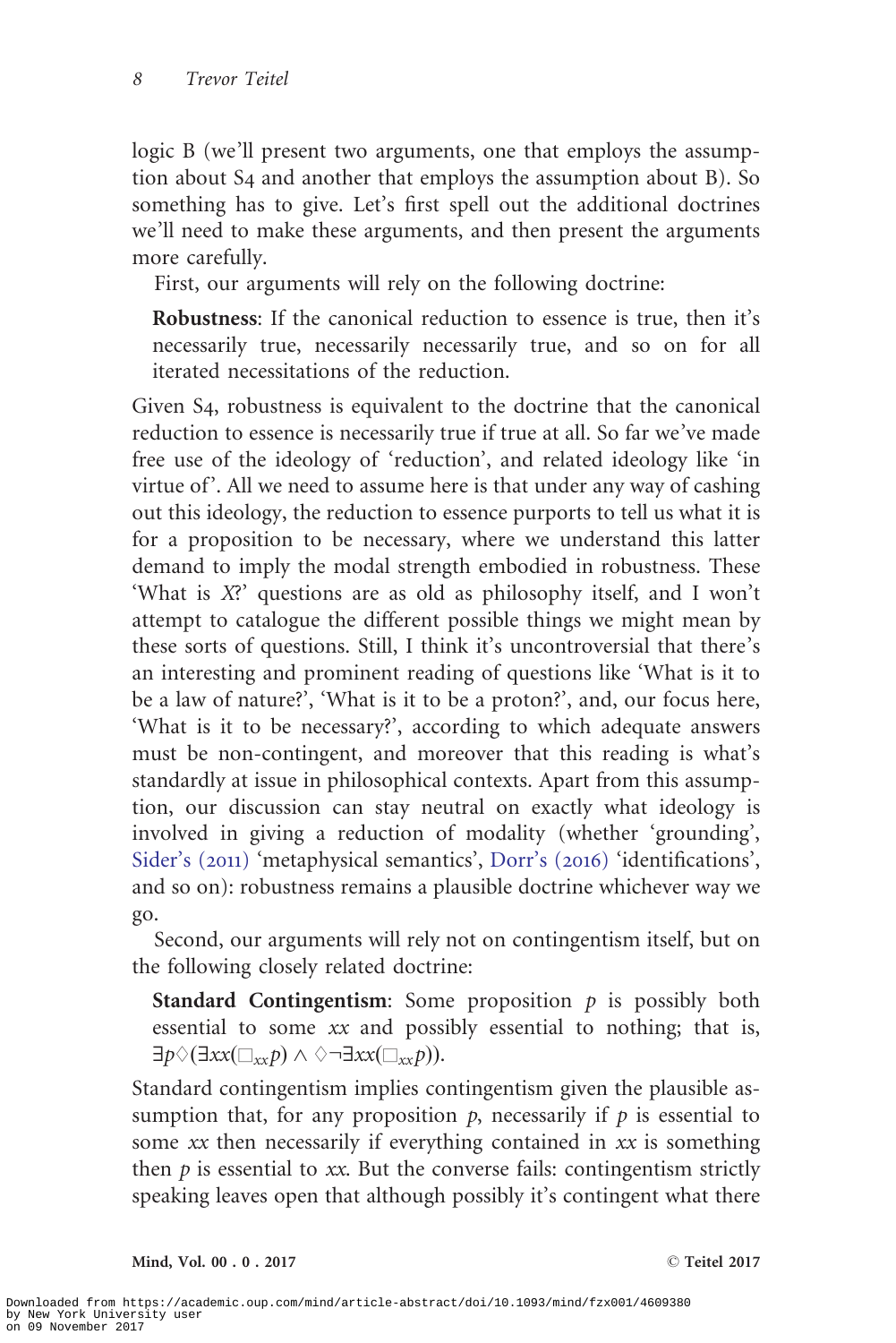is, this contingency never affects which propositions are essential to some xx or other. Still, most contingentists will also accept standard contingentism, and rightly so. For example, it's generally accepted that given any two objects, it's essential to those objects taken together that it's not the case that the first is identical to the second. So let's assume that it's essential to Sanders taken together with Clinton that it's not the case that Sanders is identical to Clinton (hence necessarily it's not the case that Sanders is identical to Clinton given the reduction to essence). Contingentists will also maintain that each of Sanders and Clinton could have failed to be something (though we could run an analogous example provided the contingentist takes any objects to be only contingently something). So non-standard contingentists must maintain that even if both Sanders and Clinton had failed to be something, there couldn't have failed to be some xx such that it's essential to xx that it's not the case that Sanders is identical to Clinton. Yet it's not clear what this xx could be for contingentists. With some imagination we can conceive of a coherent non-standard contingentist: there could be a contingentist who maintains that although possibly it's contingent what there is (for example, she holds that Sanders and Clinton each could have failed to be something), there is nonetheless some deity, a spaghetti monster perhaps, that is necessarily something, and such that, for any proposition  $p$ , necessarily if  $p$  is essential to some  $xx$  then  $p$  is also essential to this deity. So for this non-standard contingentist, even if Sanders and Clinton had each failed to be something, the proposition that it's not the case that Sanders is identical to Clinton would nonetheless be essential to this deity. We'll see a more plausible version of non-standard contingentism later on (which appeals to properties that are necessarily something), but the view still won't have much to recommend it. So it's safe to say that most contingentists will also be standard contingentists, holding that possible contingency in what there is gives rise to possible contingency in what's essential to some xx or other, and we'll take the implication from the one doctrine to the other on board for the time being.

#### 3.2 The tension with S4

Let's start with the tension with S4. We'll derive an inconsistency from: (i) the doctrine that metaphysical modality obeys the modal logic S<sub>4</sub>, (ii) the canonical reduction of modality to essence, (iii) standard contingentism (which we're taking for granted all contingentists will want to accept), and (iv) robustness. Note that even though, given our assumptions, all expressions of metaphysical modality are to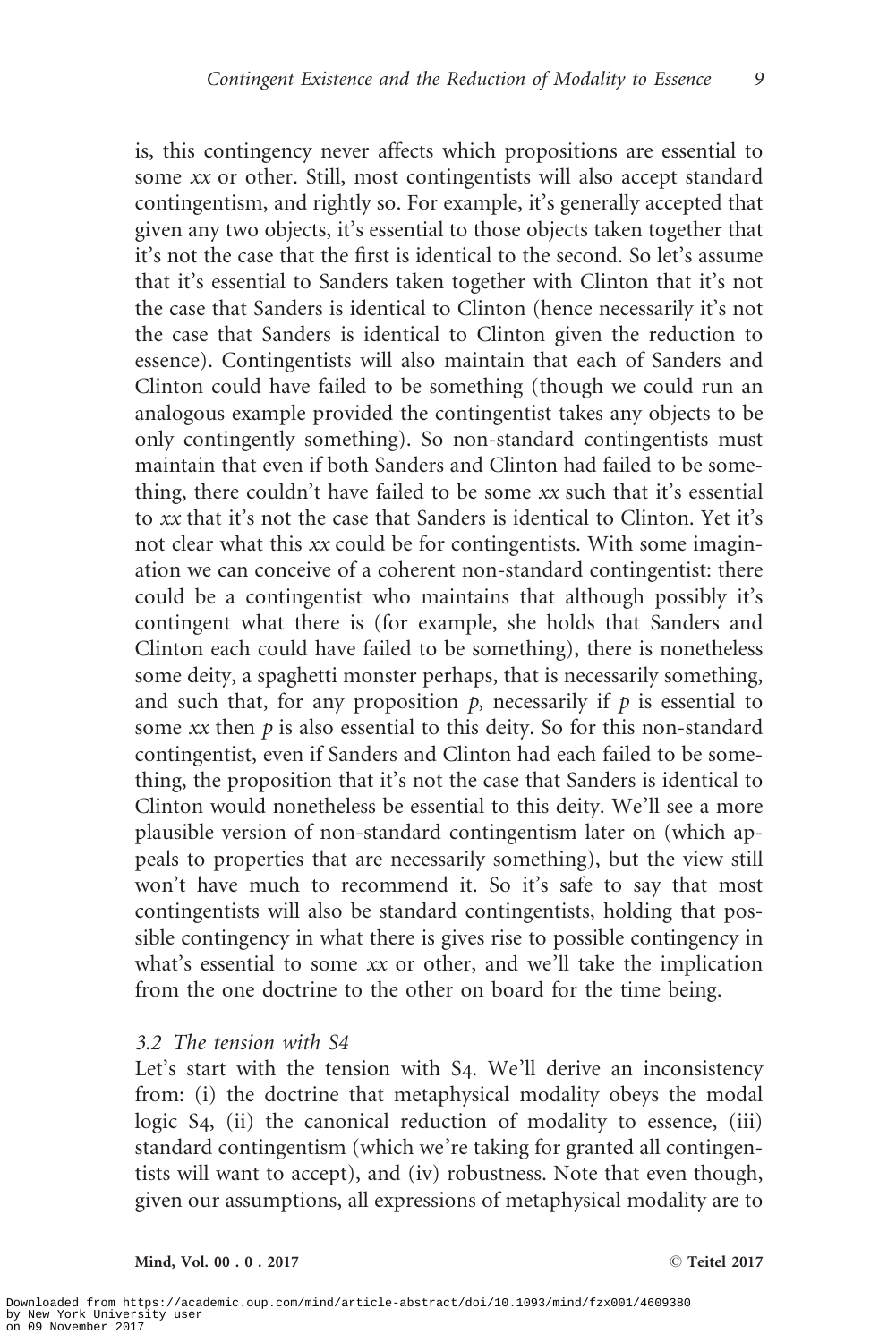be understood in accord with the canonical reduction to essence, I'll still often use unsubscripted modal operators for readability (though feel free to substitute the canonical reduction to essence stated above for ' $\Box$ ' and the reduction's dual for ' $\diamond$ ' throughout).

From standard contingentism, we have that  $\exists p \Diamond (\exists xx(\Box_{xx}p) \land$  $\Diamond \exists xx(\Box_{xx}p)$ ). So, given the reduction to essence and robustness, we have that  $\exists p \Diamond (\Box p \land \Diamond \neg \Box p)$ , i.e.  $\exists p \Diamond \neg (\Box p \to \Box \Box p)$ . But the modal logic S4 has the rule of necessitation: embodied in the doctrine that metaphysical modality obeys the modal logic S4 is not only that what's necessary is necessarily necessary, but that this couldn't have failed to be the case. So we have that  $\forall p \Box (\Box p \rightarrow \Box \Box p)$ , which contradicts what we've just derived.

It's not hard to get a picture for what's going on in this abstract derivation. For instance, contingentists will maintain that Sanders could have failed to be something (this isn't implied by their view of course, but generally contingentists hold much stronger views about what could have failed to be something beyond what contingentism officially implies), or equivalently, given the reduction to essence, that the essences of everything there is leave open that Sanders fails to be something. Let  $q$  be the proposition that Sanders is human if Sanders is something. Then  $q$  is essential to Sanders, and hence necessary given the reduction to essence. But if Sanders were to fail to be something, then arguably q wouldn't have been essential to anything at all, for reasons we already saw when motivating standard contingentism: if Sanders were to fail to be something then what xx would there have been that's essentially such that Sanders is human if Sanders is something? (Again, we'll consider ways to reject the implication from contingentism to standard contingentism later on.) As a result, given the reduction to essence,  $q$  is necessary but possibly not necessary, that is, not necessarily necessary, which contradicts the 4 schema.

### 3.3 The tension with B

Turning now to the argument that uses the modal logic B instead of S4, here things are less straightforward. An advantage of the argument from S4 is that we were able to stay relatively neutral about what's essential to what. We needed to assume only that essences don't rule out standard contingentism—so roughly, for some proposition  $p$ , the essences of what there is leave open that (i)  $p$  is essential to some xx, (ii) the essences of what there is at this possibility leave open that something contained in  $xx$  fails to be something, and (iii)  $p$  would be essential to nothing if something contained in xx were to fail to be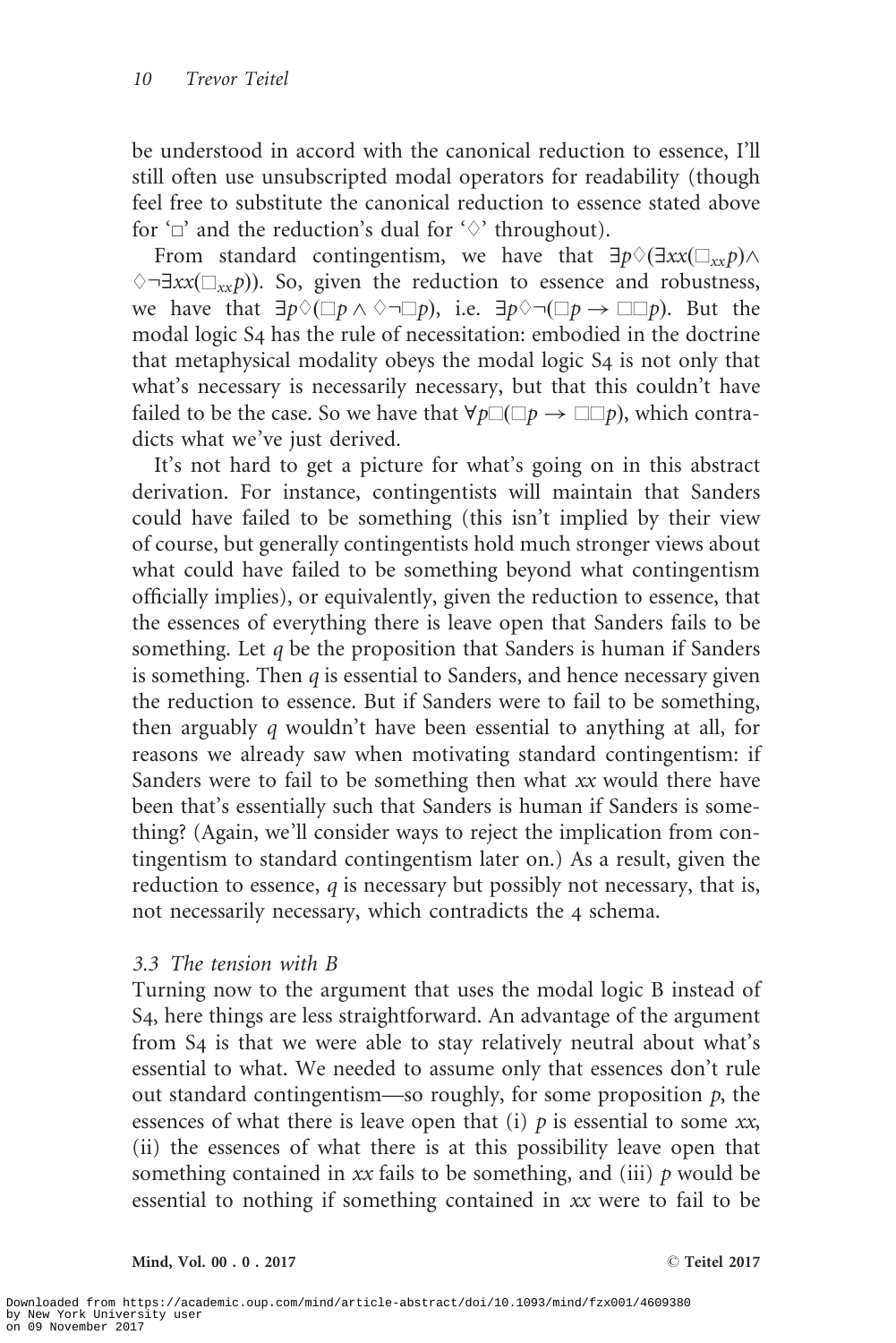something. The tension with B instead of S4 requires one additional substantive assumption about what's essential to what.

In particular, here's what we need to assume about essence to get the tension with B going:

$$
(*) \ \forall p \Box (\exists x x (\Box_{xx} p) \rightarrow \Box (\neg \exists x x (\Box_{xx} p) \rightarrow \neg \exists x x (\Box_{xx} \Diamond p)))
$$

This says that there cannot be any xx whose essence contains  $\Diamond p$  but no xx whose essence contains  $p$ , provided  $p$  is essential to some xx (and that, for any proposition, necessarily this claim obtains). To the extent that I have a grip on such matters, (\*) strikes me as the sort of claim that those who go in for the notion of essence should find attractive, though I also recognize some pictures where it turns out false. Note that anyone who accepts  $(*)$  would likely accept a much more general doctrine about essence from which (\*) follows; for instance, the picture thinking I'll use to motivate (\*) below predicts that we should also accept the whole range of principles that arise by substituting any string of modal operators for the possibility operator in the final consequent of  $(*)$ , and also all iterated necessitations of any of these principles. But I've stated the principle in the particular form that will be relevant for our argument below from B.<sup>4</sup>

 $4$  In fact, the universal claim  $(*)$  is stronger than what we need to run an argument against the theorems of B as constraints governing metaphysical modality: we can get a counterexample given only the weaker claim that (\*) holds of some proposition that can also witness the truth of standard contingentism. I focus on  $(*)$  itself in the main text because visions of essence that predict (\*) strike me as the most principled motivations for the weaker claim we actually need, and I suspect most proponents of the canonical reduction will go in for visions of this kind. That being said, the fact that we can run an argument against B using only the weaker claim is dialectically relevant for proponents of the canonical reduction with some non-standard metaphysical commitments. In particular, proponents of the reduction can arguably reject (\*) provided they buy into the Chandler-Salmon argument against S4, that is, buy into the flexibility of material origins thesis yet reject any of the standard responses to the argument (see the works cited in footnote 1 for some discussion of this thesis and some responses to the Chandler-Salmon argument). This result would be dialectically awkward if we needed to rely on (\*) itself to argue against B, because proponents of the Chandler-Salmon argument against S4 are among those for whom the argument against B is especially relevant. I won't go through exactly how to generate an objection to  $(*)$  from this package of commitments, but it suffices to point out that this heterodox combination of views doesn't offer a way to reject the weaker claim we could rely on instead. To motivate the weaker claim we must point to a plausible witness of standard contingentism and argue that (\*) holds of it. For example, let  $p$  be the proposition that it's not the case that Sanders is identical to Clinton, which we saw above is arguably a witness of standard contingentism. If so, we know that  $p$ would be essential to nothing if Sanders and Clinton were nothing. Now to motivate the weakened version of  $(*)$  we just need to argue that  $\Diamond p$  would also be essential to nothing if Sanders and Clinton were nothing, which we can do using particular instances of the general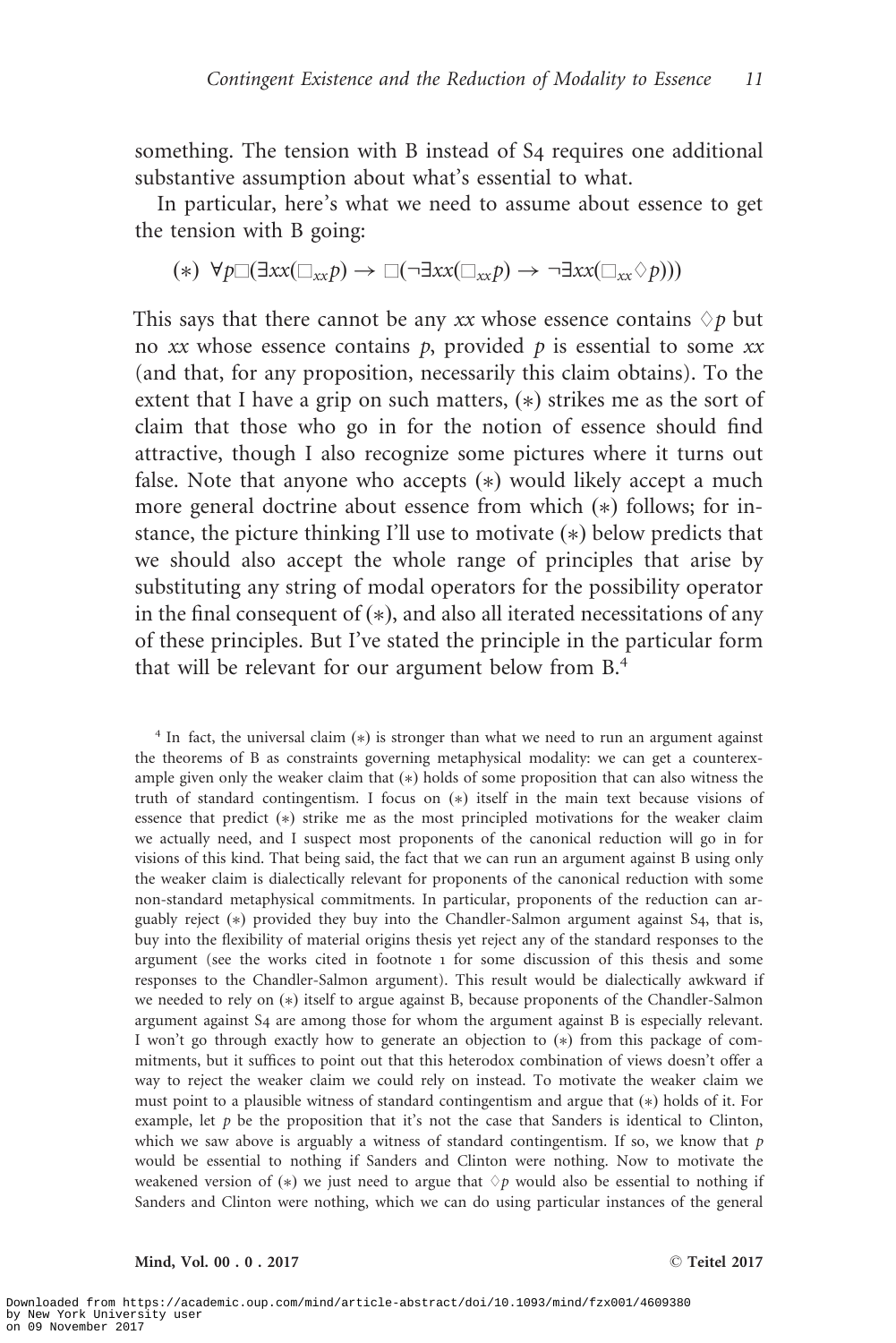The initial conditional antecedent in  $(*)$ , restricting our attention to propositions that are essential to some xx, is intended to rule out the following sort of counterexamples. Consider the proposition that Sanders stands if Sanders is something: it's essential to nothing (standing is a merely accidental property of Sanders), but someone might claim that Sanders is essentially such that he's a possible stander if he's something, it's 'part of what it is to be him' that he can stand. The more complicated  $(*)$  is compatible with this view, so long as necessarily nothing is essentially such that Sanders stands if Sanders is something, because (\*)'s initial antecedent ensures that the claim vacuously holds for propositions that aren't possibly essential to some xx.

Here's an example of the picture thinking that would support a principle like  $(*)$ . Some claim that a proposition  $p$  is essential to some xx just in case  $p$  'tells us what it is to be  $xx$ ' or 'tells us what  $xx$  is in its very nature'. (Those who like the ideology of essence generally use these sorts of pre-theoretical glosses to warm us up to the notion; see the citations in footnote 3 for some examples.) Now combine this picture thinking with the further idea that, for any  $p$  that is possibly essential to some  $xx$ (and so avoiding counterexamples from accidental propositions just mentioned), if there is no  $xx$  such that  $p$  stands in these special relations to xx, i.e. there is no xx such that  $p$  tells us 'what it is to be  $xx$ ', then there is no xx such that  $\Diamond p$  stands in these special relations to xx. This idea has some plausibility. For instance, if there's no xx such that 'part of what it is to be xx' is for Sanders to be human if Sanders is something (and so no Sanders), then this idea says there's also no xx such that 'part of what it is to be xx' is for Sanders to be possibly human if Sanders is something (from now on I'll drop the 'if something' qualifier when it won't be relevant). This claim immediately follows provided any candidate xx with an essence in which we might source the proposition that Sanders is possibly human would *also* be an xx that's essentially such that Sanders is human, which has some pre-theoretical pull. If we combine the two claims in this paragraph (assuming that if the claims are plausible then they hold non-contingently), we get  $(*)$ .

The picture thinking in the previous paragraph has some plausibility, but I recognize that there could be other doctrines about how essence behaves according to which (\*) comes out false. These would be doctrines according to which some xx that propositions

principles I'll use in the main text to motivate (\*) itself. Thanks to Jake Nebel for helpful discussions here.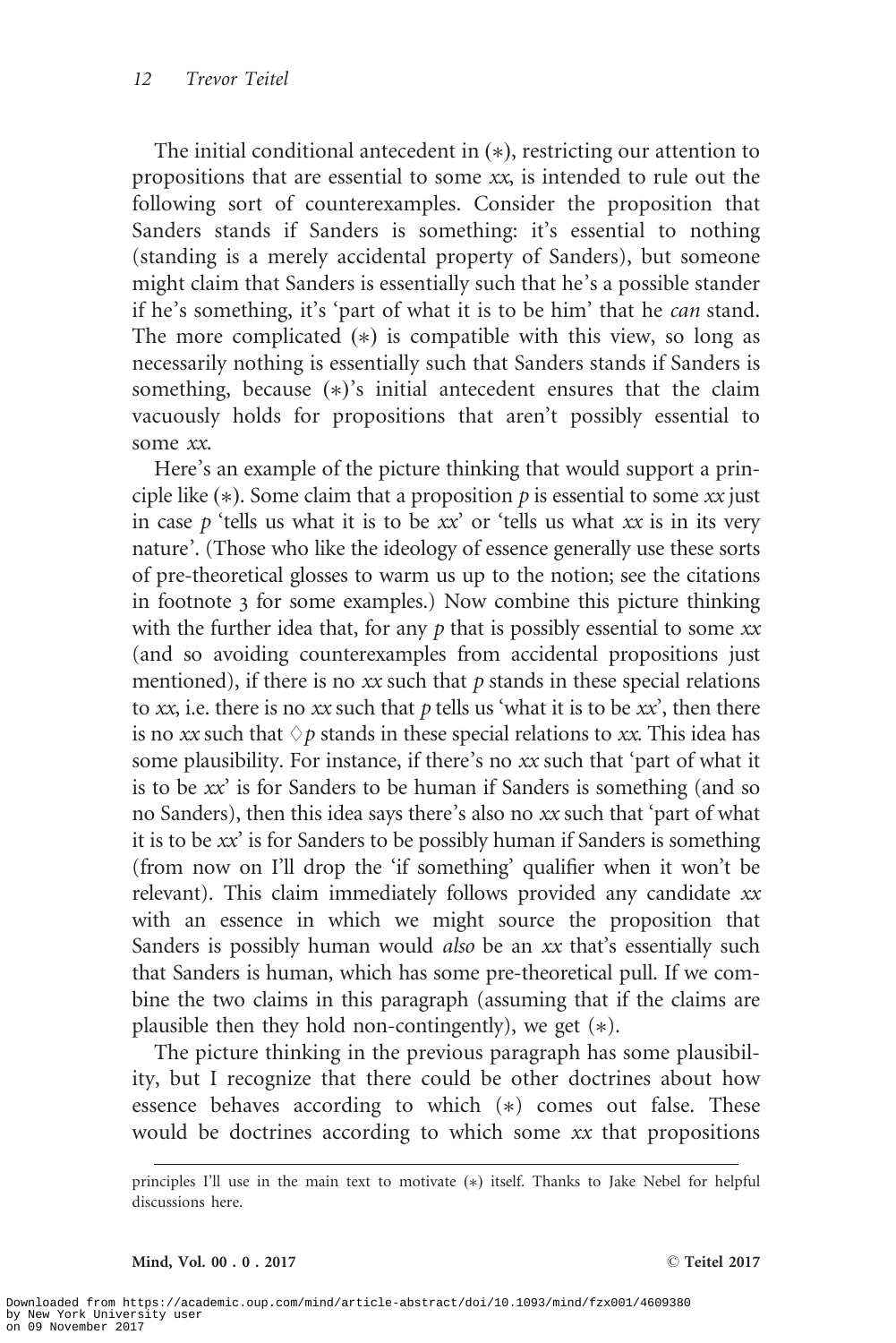like  $\Diamond p$  are essential to needn't contain any yy that p itself is essential to, nor bear some other relation to any  $yy$  that  $p$  itself is essential to which implies that  $xx$  can't be something unless  $yy$  is also something. Returning to our previous example, let  $q$  be the proposition that Sanders is human if Sanders is something. Then someone might contend that even if q were essential to nothing (and so Sanders were nothing),  $\Diamond q$  would still be essential to the concept of essence, which couldn't have failed to be something (recall that we're using  $\Diamond$  to abbreviate the more complicated statement of metaphysical modality in terms of essence).<sup>5</sup> Alternatively, someone might contend that the property of being Sanders could be something even if Sanders were nothing, and that at such possibilities q is essential to nothing but  $\Diamond q$ is still essential to the property of being Sanders. I think these pictures arguably go against some of the pre-theoretical glosses which were supposed to help us understand this ideology of essence to begin with. Against the first, even  $\Diamond q$  seems still in some sense to be about Sanders, and tell us something about what it is to be him, not about what it is to be the concept of essence. Against the second, although I can sometimes get into a frame of mind where both q and  $\Diamond q$  are essential to the property of being Sanders (assuming for now that there is such a property that could be something even if Sanders were nothing), I'm not sure what principled motivation inherent in the ideology of essence supports a picture where  $\Diamond q$  but not also q itself is essential to the property. (The option of saying that both q and  $\Diamond q$  are essential to the property of being Sanders wouldn't offer a way to reject (\*), but points towards a way to defend non-standard contingentism, provided the property is necessarily something, a response we'll discuss later on.)

Despite having just made a tentative case for  $(*)$  and against two competing pictures, I don't want to put much weight on these issues either way. Once we move to these complex principles about what's essential to what, I start to lose my grip on the notion of essence, and don't have firm judgements one way or the other. I do think (\*) has a lot going for it, but I wouldn't want to lean too heavily on the picture thinking that supports the principle. We'll take (\*) on board moving forward, which we need to run our argument from B. Even if a proponent of the reduction to essence could come up with an argument

<sup>5</sup> If we heed [Correia's \(](#page-28-0)2006) distinction between 'objectual' and 'generic' essence, we should replace 'the concept of essence' here with 'what it is to be essence', understood as irreducibly second-order, but I'll ignore this distinction throughout because it doesn't affect any of our arguments.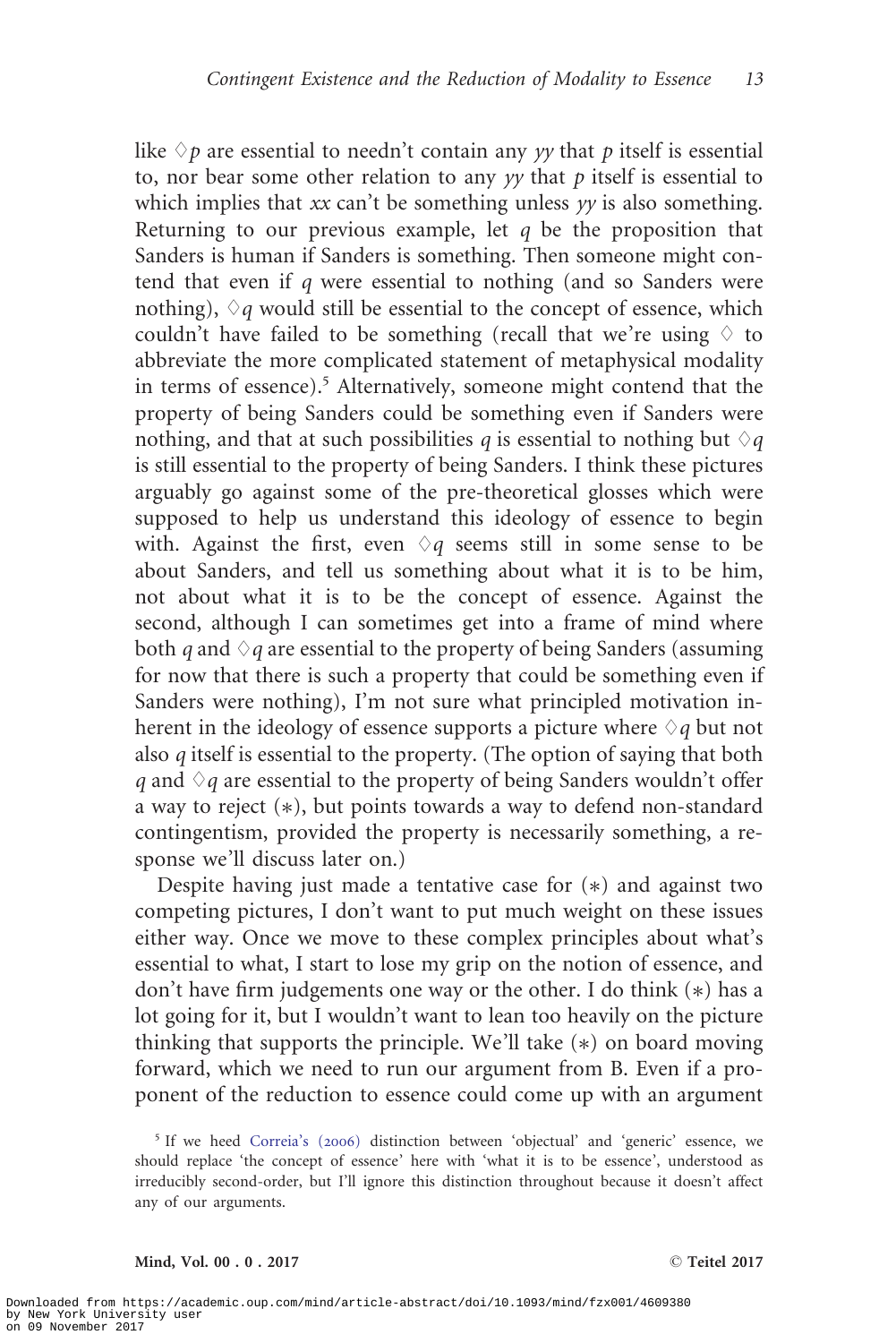against (\*), we could still fall back on our argument from S4 outlined above. Moreover, the result that proponents of the reduction to essence are committed to denying (\*) in order to save B (and hence S5) would be an interesting result in its own right. The negation of  $(*)$ embodies a substantive constraint on how essence behaves, and I suspect that any picture according to which  $(*)$  is false will come with commitments of its own, so denying  $(*)$  is certainly more than you might have initially thought was needed in order to adequately implement the canonical reduction to essence.

Taking (\*) on board, let's show how the tension arises between our various doctrines. In particular, we'll derive an inconsistency from: (i)  $(*)$ , (ii) the doctrine that metaphysical modality obeys the modal logic B, (iii) the canonical reduction of modality to essence, (iv) standard contingentism (which we're still taking for granted any contingentist will want to accept), and (v) robustness.

The set-up is similar to that with the 4 schema, but the derivation is a bit more involved. Again, from standard contingentism we have:

$$
(1) \ \exists p \Diamond (\exists xx(\Box_{xx} p) \land \Diamond \neg \exists xx(\Box_{xx} p))
$$

Combining (1) with (\*) and standard modal reasoning (valid even in K and hence B), we can derive:

$$
(2) \exists p \Diamond (\exists x x (\Box_{xx} p) \land \Diamond \neg \exists x x (\Box_{xx} p) \land \Box (\neg \exists x x (\Box_{xx} p) \rightarrow \neg \exists x x (\Box_{xx} \Diamond p)))
$$

From (2), again with standard modal reasoning, we can derive:

$$
(3) \exists p \Diamond (\exists xx(\Box_{xx} p) \land \Diamond \neg \exists xx(\Box_{xx} \Diamond p))
$$

Finally, from (3), using the canonical reduction of modality to essence and robustness, we have:

(4) 
$$
\exists p \Diamond (\Box p \land \Diamond \neg \Box \Diamond p)
$$
, i.e.  $\exists p \Diamond \neg (\Box p \rightarrow \Box \Box \Diamond p)$ 

But it's a theorem of B that necessarily what's necessary is necessarily necessarily possible, so we have that  $\forall p \Box (\Box p \rightarrow \Box \Box \Diamond p)$ , which contradicts what we've just derived.

Having spelled out our arguments, let's now consider some possible replies.<sup>6</sup>

<sup>6</sup> I should mention briefly that we can run arguments related to the two we presented in this section that start from the temporal analogue of contingentism (that at some time something at some time fails to be something). A proper exploration of the temporal setting would require another paper, but many of the issues we discuss for the modal setting and their

Mind, Vol. 00 . 0 . 2017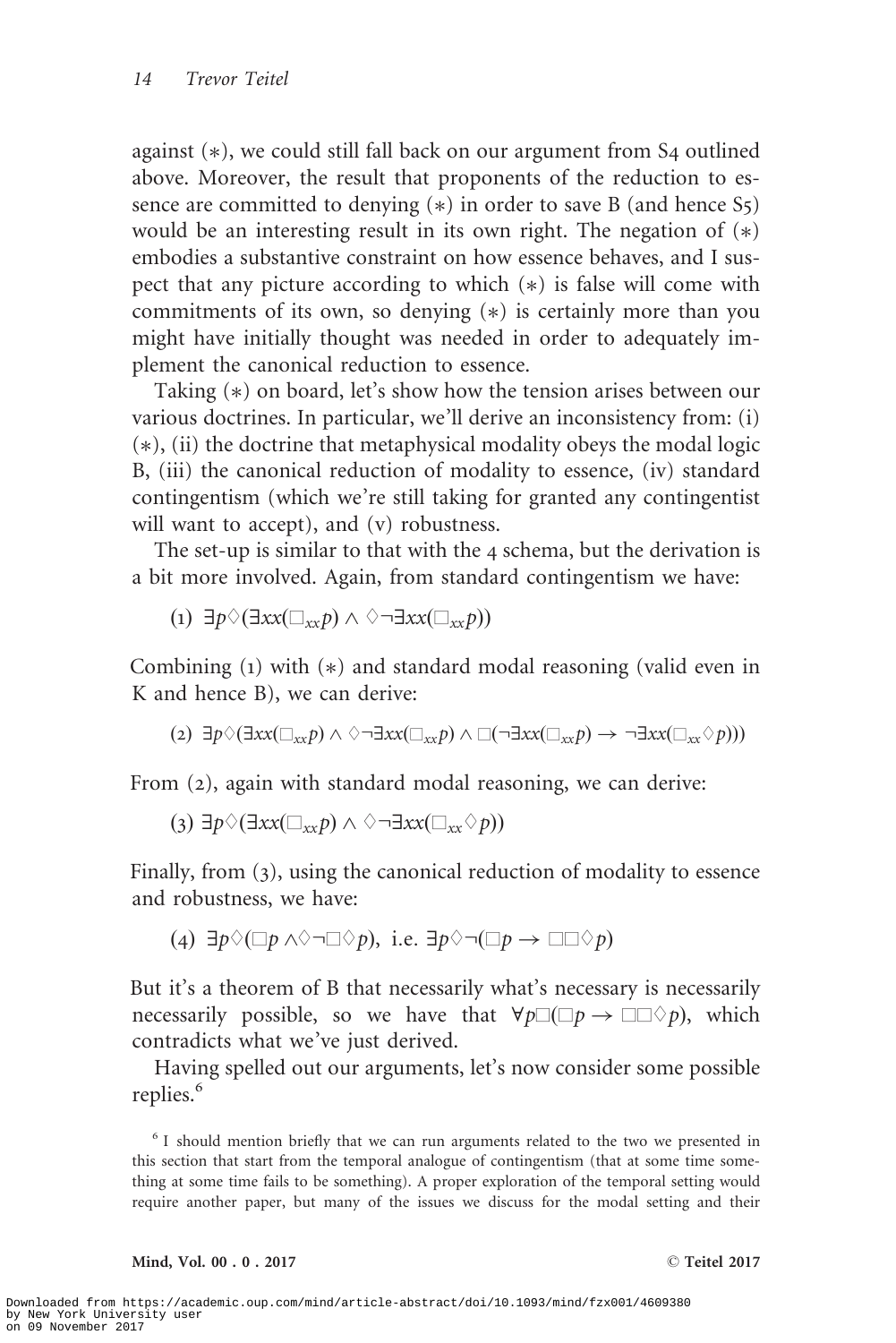# 4. Moving forward

We've seen that given some attractive additional assumptions, combining contingentism, the canonical reduction of modality to essence, and the doctrine that metaphysical modality is governed by either the modal logic S4 or B, we get a contradiction. The plan for the rest of the paper is to explore various morals we might take away from these results. All of these conclusions will be contested views, and none comes cost-free. Along the way we'll also evaluate various doctrines about the interplay between contingency and essence, try to come up with an attractive non-standard contingentist picture, and develop some alternative reductions of modality to essence. So much of what follows will be of interest even independently of the arguments we just gave.

## 4.1 Abandoning one of our initial doctrines

A concessive reply, mentioned at the outset, would be to just reject one of the doctrines that got our arguments going: (i) contingentism, (ii) the doctrine that metaphysical modality is governed by either the modal logic S4 or B, or (iii) the canonical reduction of modality to essence.

The first option of rejecting contingentism would be to embrace Williamson's necessitism, and accept that necessarily everything is necessarily something. This reply can be used to block our arguments, both of which get going by considering possibilities where something there is fails to be something. For necessitists, necessarily there can be

epicycles pop up again in almost exactly the same form, though of course there are also important disanalogies between the two settings. The main principles we need to get the temporal arguments off the ground are that what's possible is always possible and that what's necessary is always necessary (i.e., nothing impossible ever happens); see Dorr and Goodman (forthcoming) for a defence of these compelling connections between modality and time. Combining these principles with the canonical reduction to essence and the temporal analogue of contingentism, we can derive an inconsistency. I won't rigorously state the temporal arguments here, nor explore the various additional assumptions we need to get the arguments going and possible replies. But very roughly, the temporal arguments try to move from variation in what there is across time, to variation in what's essential to what across time, and finally to variation in what's necessary and possible across time given the canonical reduction to essence, which contradicts the two principles connecting modality and time that we just saw. Still, each of these steps requires additional theses that aren't immediate. Ultimately I find the temporal setting less interesting because, unlike the modal setting we're focusing on, I suspect many would be happy to accept some of the possible responses to the temporal arguments. Most notably, I suspect many who reject necessitism would nonetheless be happy take on its temporal analogue (that always everything is always something), which can be used to block the temporal arguments.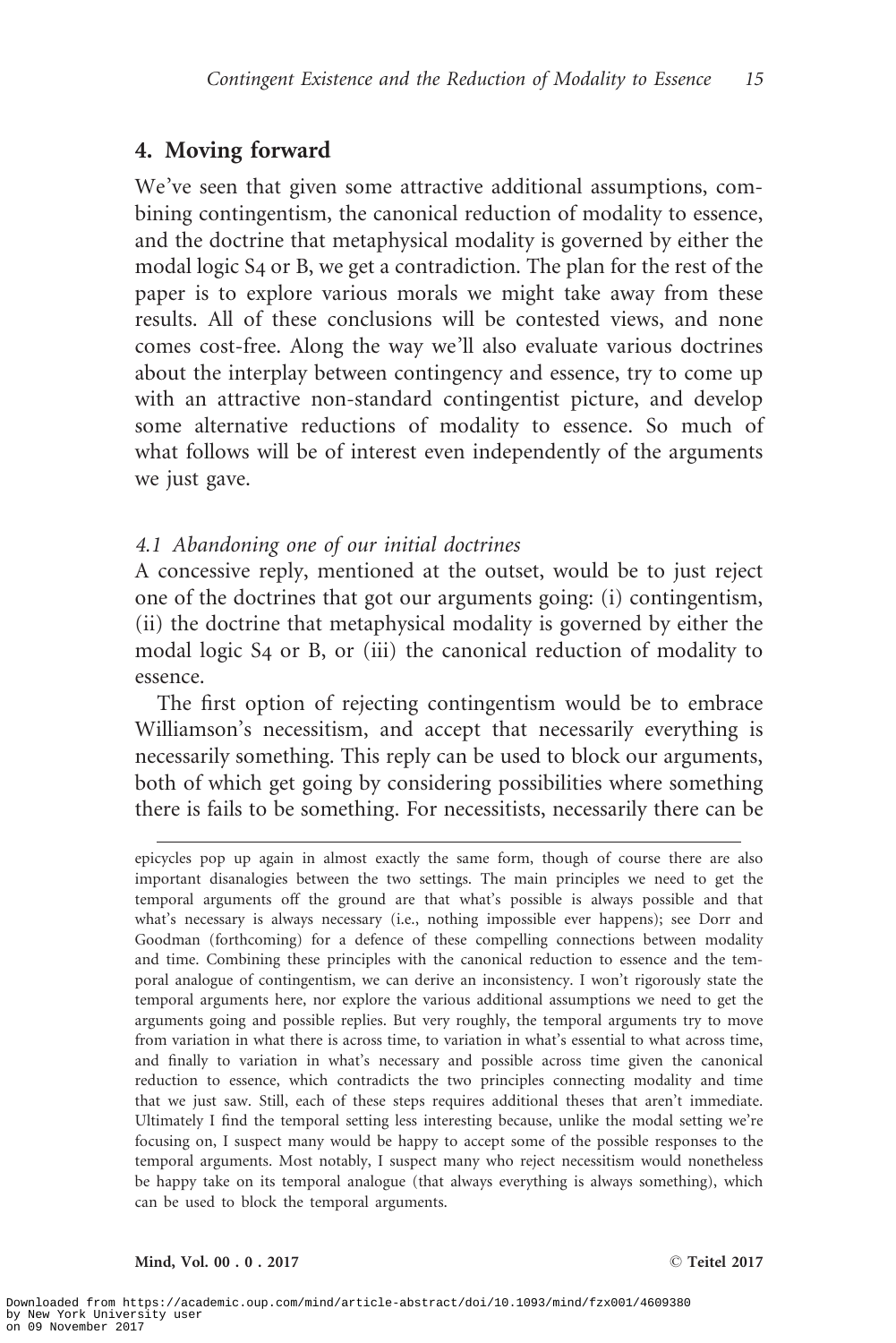no variation in what there is. So, provided necessitists adopt the principle that, for any proposition  $p$ , necessarily if  $p$  is essential to some  $xx$ then necessarily if everything contained in  $xx$  is something then  $p$  is essential to xx, their view predicts that there cannot be any contingency in what's essential to what (and so that standard contingentism fails), and thus that there cannot be any contingency in what's necessary or possible given the canonical reduction to essence. As a result, necessitists can straightforwardly accept the reduction to essence in its canonical form along with the doctrine that metaphysical modality obeys the modal logic  $S_5$ .<sup>7</sup>

The second concessive option is to reject the theorems of S4 and B as constraints governing metaphysical modality, and so likely hold that metaphysical modality is governed only by the modal logic T. I suspect that most won't be tempted by this line of response (recall footnote 1), though I acknowledge it as one possible way forward.

A third concessive option would be to keep the theorems of  $S<sub>5</sub>$  as constraints governing metaphysical modality, and also keep contingentism, and so take our discussion as an argument against the canonical reduction of modality to essence. This reply still leaves open that some modification of the canonical reduction might avoid our arguments. However, the modifications we'll look at later on all face obstacles, so our discussion lends some support to the stronger conclusion that we were mistaken to think essence could somehow be used to reduce metaphysical modality, whether via the canonical reduction or some alternative.

All of these replies in effect concede the thrust of our arguments. Contingentism, and the view that at least the principles embodied in the theorems of S4 or B govern metaphysical modality, are each popular doctrines, so either of the first two concessive replies gives us an interesting result: we'd have shown that proponents of the canonical

 $7$  Of course, necessitism doesn't imply the principle in the main text that suffices to block our arguments. For instance, some necessitists may tie what's essential to some  $xx$  not to whether  $xx$  is something (as we've been assuming throughout) but to whether  $xx$  is concrete (where here 'concrete' is a placeholder for whatever property the necessitist takes ordinary judgements about the 'contingency of existence' to be tracking). These necessitists would claim that what's essential to you is a contingent matter, because despite being necessarily something, you're only contingently concrete, and what's essential to you changes at possibilities where you're non-concrete. It's easy to see that this kind of necessitist picture implies standard contingentism, and hence is still vulnerable to our arguments. As a result, necessitists with these commitments who are sympathetic to the canonical reduction to essence must reject S5 or else adopt some other reply to our arguments. I'll set aside this sort of necessitist in the main text, and focus only on necessitist pictures that straightforwardly block our arguments. Thanks to Jeremy Goodman for helpful discussions here.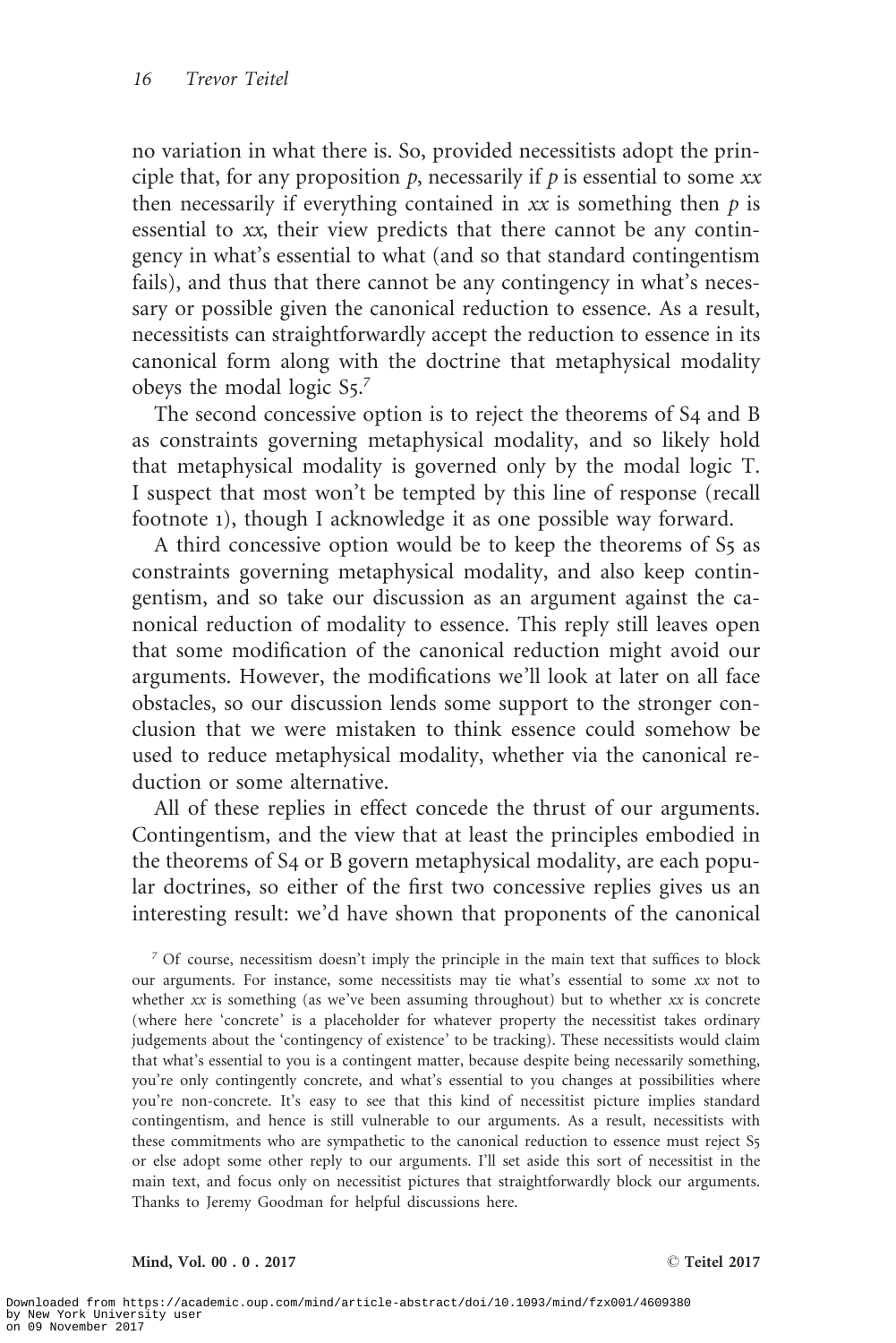reduction to essence must either embrace necessitism or else adopt a heterodox view about the logic of metaphysical modality. Also, as mentioned near the outset, the reduction to essence is currently one of the most popular reductions of metaphysical modality, so the strong version of the third option would be a striking result.

#### 4.2 Non-standard contingentism

A crucial component of our arguments that proponents of the reduction to essence might try to resist is the implication from contingentism to standard contingentism. We saw some motivation for thinking that any contingentist should also be a standard contingentist, but we acknowledged that the implication isn't immediate, and that it's at least consistent to be a non-standard contingentist (that is, to believe that although possibly it's contingent what there is, this contingency cannot affect which propositions are essential to some xx or other). We parodied this combination of views before with the example of the contingentist who believes that even though possibly it's contingent what there is, there is nonetheless a deity that is necessarily something, and such that, for any proposition  $p$ , necessarily if  $p$  is essential to some  $xx$  then  $p$  is also essential to this deity. But can we find a more tenable non-standard contingentist view?

Here's the most promising option that I know of, though ultimately I still don't think the view has much to recommend it. This nonstandard contingentist combines her contingentism with higherorder necessitism, the doctrine that necessarily it's non-contingent what properties and propositions there are, and also takes on an unrestricted modal comprehension schema defining what properties there are. The result is that necessarily there is a plenitude of properties that are necessarily something. In particular, necessarily, for anything there is, necessarily that thing's haecceity will be among this plenitude of properties, where for any object  $\varrho$ ,  $\varrho'$ 's haecceity is a property that necessarily something instantiates just in case it's identical to  $o$ . In a slogan,  $o$ 's haecceity is the property of being  $o$ . (I'm glossing over various formal details in how we move from an unrestricted modal comprehension schema to the doctrine that necessarily for any object necessarily that object's haecceity is something. Our goal is just to present this non-standard contingentist option, so the formal details won't be relevant; those interested should look at [Williamson](#page-29-0) [2013](#page-29-0), ch. 6. Also, this non-standard contingentist may adopt the particular doctrine about haecceities without accepting higher-order necessitism or the unrestricted comprehension schema, which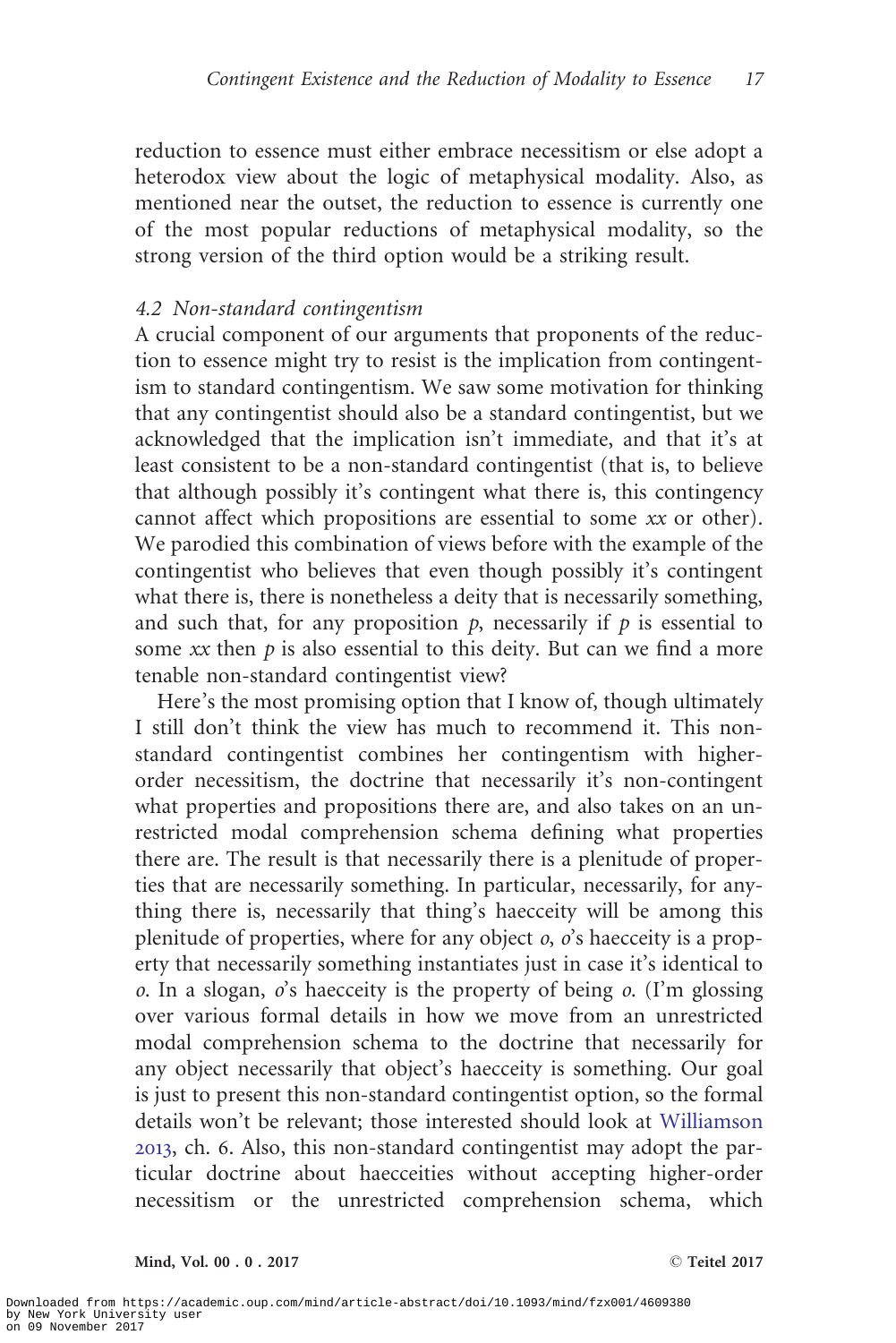together imply the doctrine, though the view is more principled when it flows from a general theory of properties rather than being a doctrine peculiar to haecceities.)

So this non-standard contingentist accepts that necessarily everything necessarily has a haecceity. The idea then is to claim that, for any proposition  $p$ , necessarily if  $p$  is essential to some xx then  $p$  is also essential to the haecceities of the objects contained in  $xx^8$  Provided this non-standard contingentist also adopts the principle that, for any proposition  $p$ , necessarily if  $p$  is essential to some xx then necessarily if everything contained in  $xx$  is something then  $p$  is essential to  $xx$ , this picture gives her exactly what she wanted: she can now claim that even though possibly it's contingent what there is, this contingency cannot affect what's essential to some xx or other, because, for any proposition p, necessarily if p is essential to some  $xx$  then p is also essential to the haecceities of anything contained in xx, and these haecceities are necessarily something. Let's return to our example in the argument from  $S_4$  to see how the view is working. Again let q be the proposition that Sanders is human if Sanders is something, which for our nonstandard contingentist is essential to both Sanders and his haecceity. For this non-standard contingentist, even if Sanders were to fail to be something, his haecceity would still be something, and so q would still be essential to something, and hence still necessary given the reduction to essence. So our argument against S4 fails, even given contingentism and the canonical version of the reduction to essence. The upshot of this non-standard contingentist picture that appeals to haecceities is that, necessarily, contingency in what there is makes no difference to what's essential to some  $xx$  or other, and so our arguments never get off the ground.

I acknowledge this non-standard contingentist option as a potential reply to our arguments. Still, there are two important points to keep in

<sup>8</sup> I'm writing as if properties, and so haecceities, are themselves objects (i.e. values of firstorder variables). An attractive nominalist-friendly translation of our discussion is to interpret 'property ' talk in terms of irreducible higher-order quantification, and make use of Correia's distinction between objectual and generic essence (see footnotes 2 and 5 for relevant citations), but I don't think this non-standard contingentist can take this route. Her strategy seems to require countenancing mixed-order pluralities, containing both objects and properties (because she claims that propositions are essential to both objects and their haecceities), and it's not obvious how to understand these pluralities if properties aren't also values of first-order variables. So there may be an argument against this non-standard contingentist option starting from a higher-order conception of properties, but making this argument rigorous raises some delicate issues that would take us too far afield, so I focus on other arguments in the main text.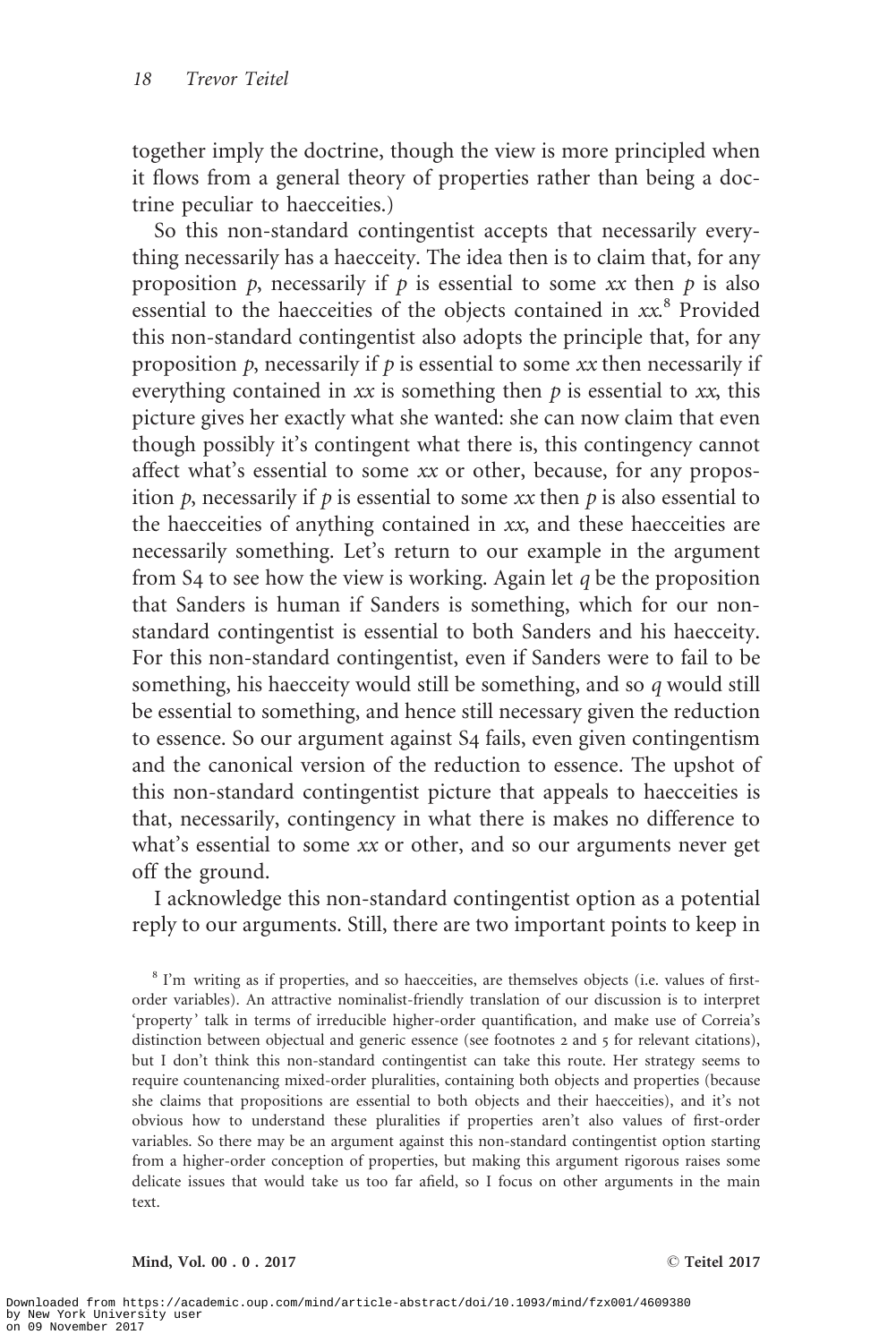mind. First, some argue that the doctrine that necessarily everything necessarily has a haecceity implies necessitism itself. Roughly, these arguments purport to show that one cannot countenance possibilities where some object's haecceity is something but that object is nothing, because that object must allegedly be something in order for the haecceity to have its unique modal profile.<sup>9</sup> It's unclear exactly how these arguments are supposed to work, so I don't want to lean on them here, but if something in the vicinity of these arguments succeeds then this non-standard contingentist reply collapses into the reply above that simply embraces necessitism. Second, I'm happy enough if my arguments show that proponents of the reduction to essence are committed to this non-standard contingentist package: this picture where necessarily everything necessarily has a haecceity, combined with the doctrine that, for any  $p$ , necessarily if  $p$  is essential to some xx then  $p$  is also essential to the haecceities of what's contained in xx, is a very particular metaphysical vision, and not something that anybody has taken to be inherent in the canonical reduction of modality to essence. So if it turns out that this non-standard contingentist picture is ultimately the right way forward in light of our arguments then we'd have a significant result.

#### 4.3 Abandoning the canonical reduction I: 'mere possibilia'

Throughout we've been talking about 'the canonical reduction of modality to essence', which is what we presented above and what we argued leads to inconsistency. This canonical reduction is the version of the reduction presented in [Fine's](#page-28-0) 1994 paper, and what's almost universally discussed in the literature under the heading of 'the reduction of modality to essence'. We already mentioned the concessive reply of taking our discussion to tell against the whole project of trying to reduce modality to essence. That reply takes for granted that the canonical reduction is the most promising means of implementing a reduction to essence. So it's worth exploring whether there are other means of reducing modality to essence that might avoid our arguments. We'll look at two such proposals, in this subsection and the next.

I should stress that the canonical reduction from his 1994 paper is arguably not Fine's informed view: in his more formal presentations

<sup>9</sup> See Williamson ([2013](#page-29-0), ch. 6) for these arguments, and also Fine's postscript to [Prior and](#page-29-0) [Fine \(](#page-29-0)1977), [Adams \(](#page-28-0)1981), [McMichael \(](#page-29-0)1983) and [Fine \(](#page-28-0)1985) for arguments in a similar spirit pitched against Plantinga's theory that allows for uninstantiated haecceities.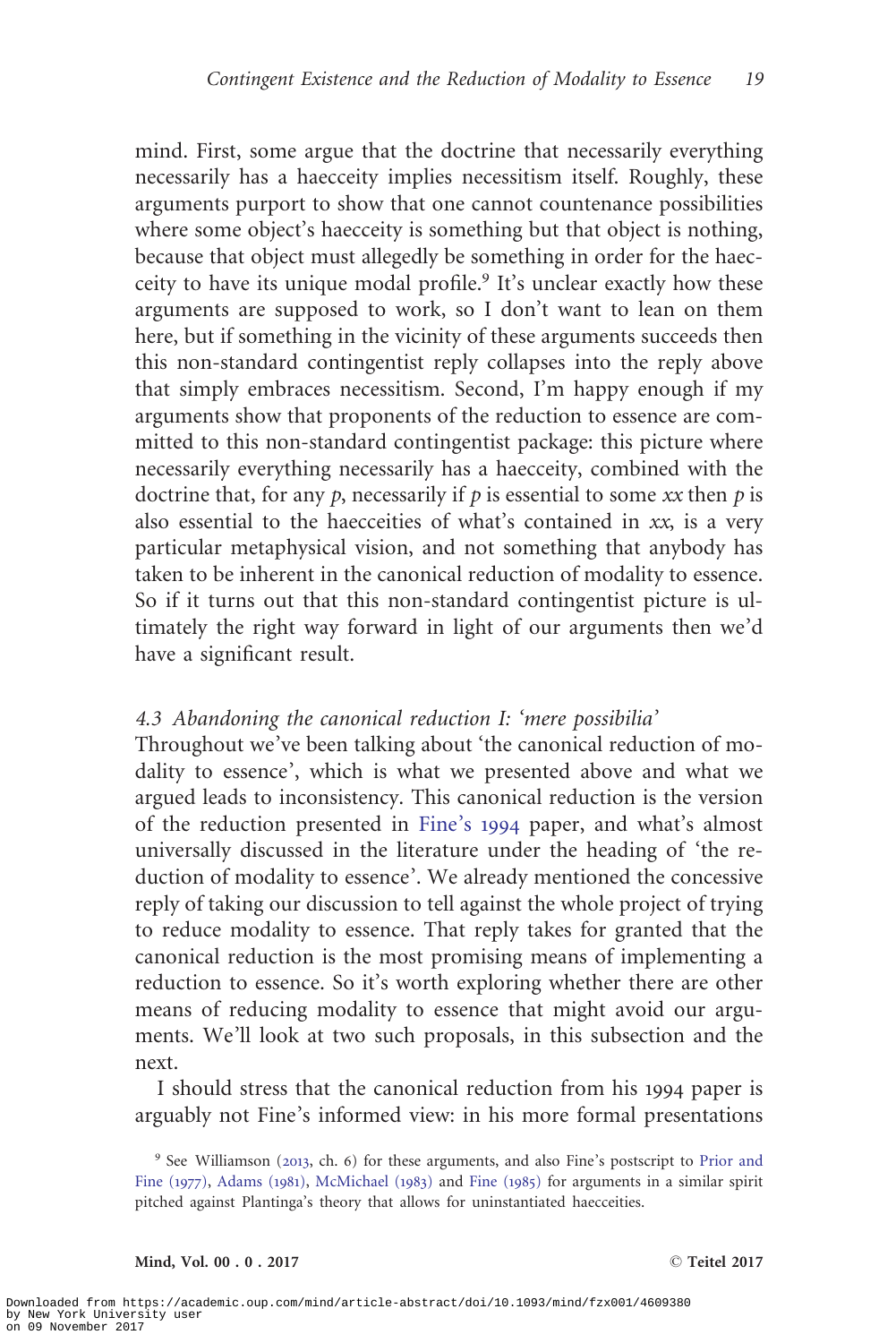of the reduction to essence, [Fine \(](#page-28-0)1995a, [2000](#page-28-0)) adopts a different version of the reduction, which appeals to what he calls 'possible objects', and can be read as rejecting the canonical version of the reduction usually attributed to him. So arguably Fine himself was aware of the issues that arise for the canonical reduction, and saw the need for some kind of modification.

Here's Fine's informed picture. When determining whether some proposition is essential to some xx or other, we don't look only at what there 'actually is', but rather at 'all possible objects', where this latter class of objects is understood as a proper extension of the former class. (See, for example, [Fine \(](#page-28-0)1995a), where he presents a logic for essence, including a system E5+ for when 'the domain is taken to consist of all metaphysically possible objects' (p. 250) and then shows that only the system E5+ allows metaphysical modality on the reduction to essence to obey S5, claiming that 'the strengthened system  $E<sub>5</sub>$ + yields the correct logic for metaphysical necessity' (p. 267).) The crucial fact here for our purposes is that for Fine necessarily it's noncontingent what 'possible objects' there are. As a result, if this modification of the reduction to essence in terms of 'possible objects' is coherent, it provides a way around our arguments for the same reasons that the necessitist can avoid our arguments, outlined above. Nonetheless, I don't think this modification of the canonical reduction offers an attractive response to our arguments.

First, I used scare quotes when presenting the modification, because I'm sceptical of this ideology of 'possible objects' if understood as more encompassing than every object there is. The 'possible objects' are supposed to include both the 'actual objects' and the 'non-actual objects', but arguably the 'actual' qualifier imposes no restriction on what there is (see [Williamson](#page-29-0) 2013, ch. 1 for a compelling defence of this idea and some sceptical discussion of the traditional actualist versus possibilist debate). If so, then there are no 'non-actual objects', and the 'possible objects' turn out to coincide with the 'actual objects', that is, all of the objects there are. So on the most plausible reading of 'possible objects', Fine's view that necessarily it's non-contingent what 'possible objects' there are amounts to a roundabout way of espousing the necessitist response to our arguments, according to which necessarily it's non-contingent what objects there are. We already know that proponents of the canonical reduction to essence who are willing to adopt necessitism can avoid our arguments; what we're after now are ways to implement a reduction to essence that are available to contingentists. To this end, let's set aside scepticism about the ideology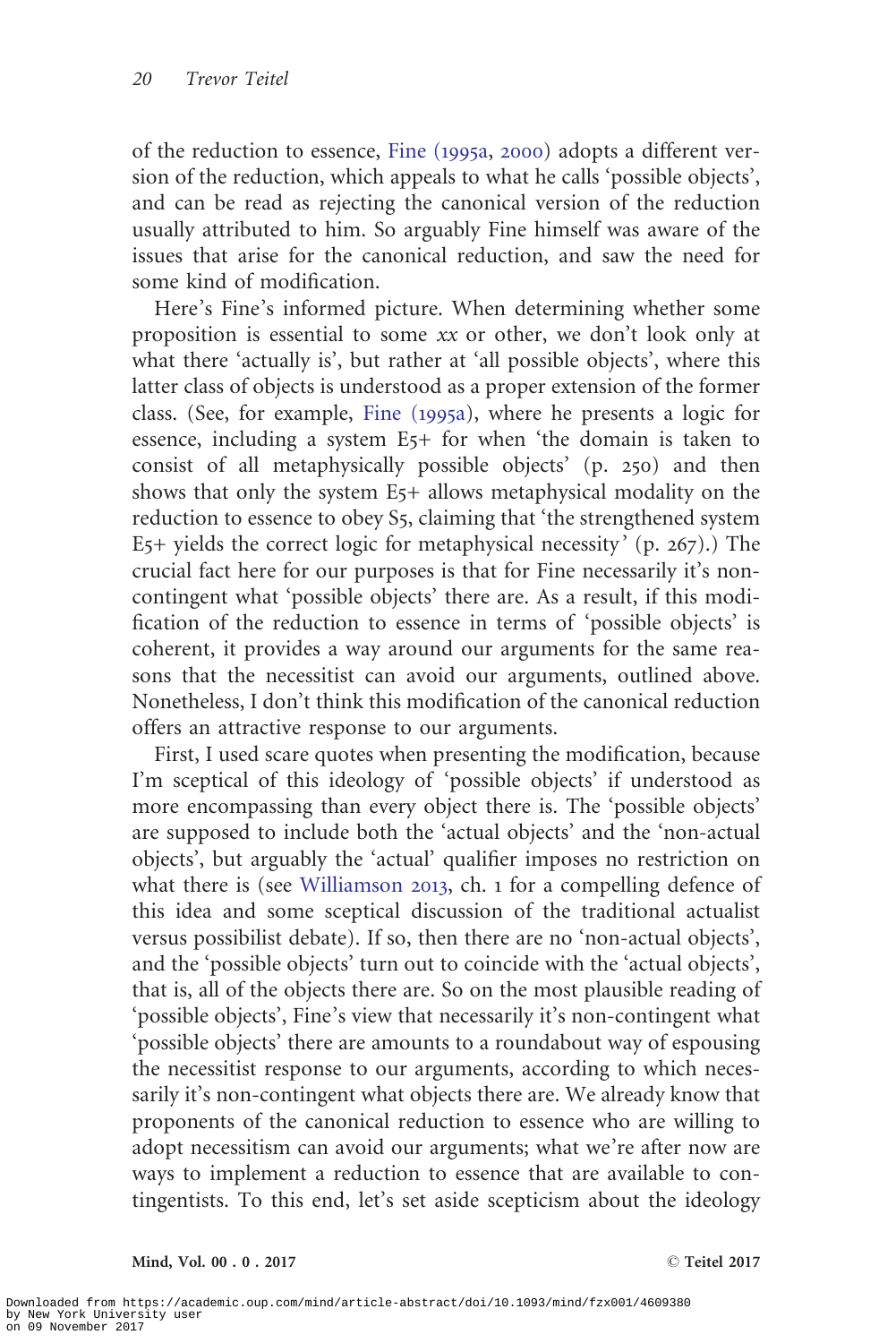and grant that the 'possible objects' might go beyond all of the objects there are; we can argue against this modification of the reduction on its own terms. (To distinguish this reading of 'possible objects' from the reading where the view collapses into necessitism, call the 'possible objects' that aren't among the objects there are the 'merely possible objects'. So contingentist-friendly understandings of this modified reduction purport to avoid our arguments by allowing that propositions can be essential to 'merely possible objects' in addition to whatever objects there are.)

My main worry here is that the reduction to essence is advertised as reducing modality to something inherently non-modal (Fine's nonmodal notion of essence), and indeed the canonical version of the reduction we've been discussing throughout makes good on this promise. By contrast, the version of the reduction that makes use of these 'merely possible objects' straightforwardly fails to meet this ambition, unless somehow this ideology is itself further reduced to something non-modal. I suspect that the reduction to essence would have won few adherents if it also had to appeal to the essences of 'merely possible objects' (indeed the phrase 'possible object' appears nowhere in Fine's original 1994 paper), and that the reduction will ultimately look much less attractive however this ideology is cashed out. To see this, let's look at three accounts of 'merely possible objects'.

One option appeals to [Lewis' \(](#page-29-0)1986) modal realism, according to which the 'actual objects' are those located in our Lewis-world (roughly, our spacetime), whereas the 'merely possible objects' are those located in any of the other Lewis-worlds in the modal realist's multiverse. But first, it's hard to imagine anybody willing to take Lewis' modal realism seriously and then still wanting to implement something in the spirit of Fine's reduction: the central motivation for modal realism is that it purports to offer a reduction of metaphysical modality to first-order quantification over Lewis-worlds (or over occupants of these Lewis-worlds plus some counterpart-theoretic apparatus). Second, even granting that talk of 'all the objects there are' is restricted to occupants of our own Lewis-world in ordinary contexts, modal realism falls foul of the collapsing into necessitism worry above, provided we can quantify unrestrictedly when stating theses like necessitism. Finally, Lewis' modal realism is, for good reason, nearly universally rejected, and so the doctrine doesn't offer an attractive modification of the canonical reduction, even if it could somehow be used to implement a reduction to essence that avoids our arguments. (See [Williamson](#page-29-0) 2013, ch. 1 for some recent objections to modal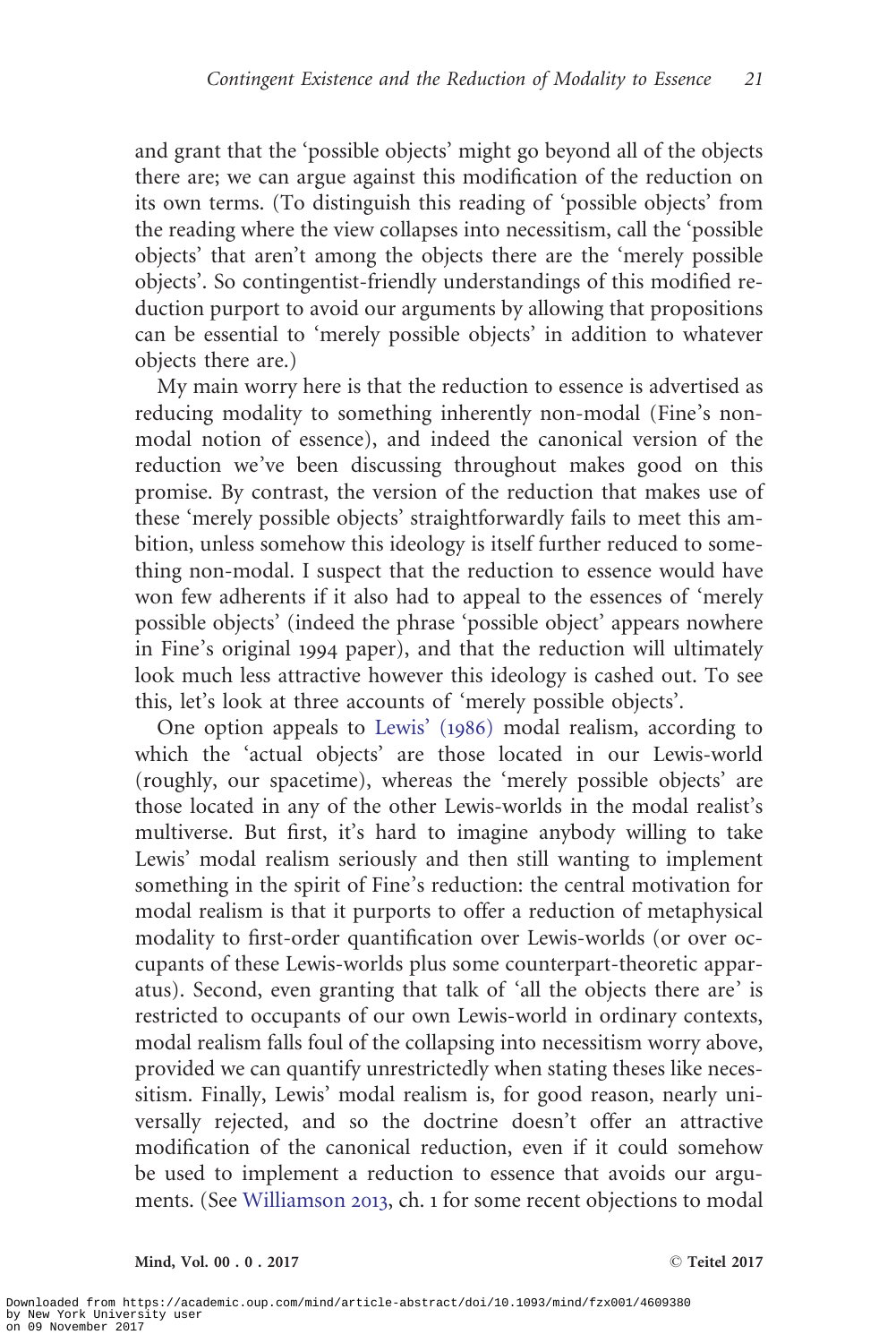realism, and also a detailed discussion of why modal realists are arguably committed to necessitism.)

Views that cash out 'merely possible objects' in terms of some abstract objects like properties, propositions or sets do somewhat better (see [Fine](#page-28-0) 2003 for a survey and critical discussion of some of these 'proxy ' reductions); in particular, some claim that we have good reason to believe that there are such abstract objects, independently of any ambition to reduce metaphysical modality to first-order quantification over these objects. Nonetheless, even if a view in this spirit offers a reduction to essence that avoids our arguments (by appealing to the essences of these additional abstract objects), this wouldn't be because these abstract objects are somehow 'merely possible' rather than just being more of what there is, but rather because these objects are necessarily something, and so may offer a way to defend nonstandard contingentism given the canonical reduction to essence and some controversial theses about what's essential to what. So on this understanding of 'merely possible objects', Fine's modified reduction is in fact just the canonical reduction wedded to an ontology that leaves room to defend non-standard contingentism. We've already seen one such package (recall the non-standard contingentist view we just saw that appeals to haecceities that are necessarily something), and points analogous to those made there would apply to similar pictures that use other abstract objects.<sup>10</sup>

As a third potential option, in some of Fine's other writings—see his postscript to [Prior and Fine](#page-29-0) 1977, as well as [Fine](#page-28-0) 1985 and [2003](#page-28-0)—he provides an 'actualist'-friendly translation procedure to eliminate quantification over 'merely possible objects' using strings of quantifiers and modal operators. For me, this story provides the only coherent account of these 'merely possible objects' that are supposedly distinct from any objects there are; however, the story presupposes that we have in hand some notion of metaphysical modality, which we can then put to work in cashing out talk of 'merely possible objects', and so the story does nothing to make the ideology of 'merely possible objects' any more palatable as something we can take for granted when trying to reduce metaphysical modality. (Indeed, when giving these reductions, Fine subscribes to modalism or primitivism, the doctrine

<sup>&</sup>lt;sup>10</sup> Thanks to both anonymous referees for their suggestions on the issues discussed in the previous two paragraphs, and for offering these potential ways to make good on talk of the essences of 'merely possible objects'.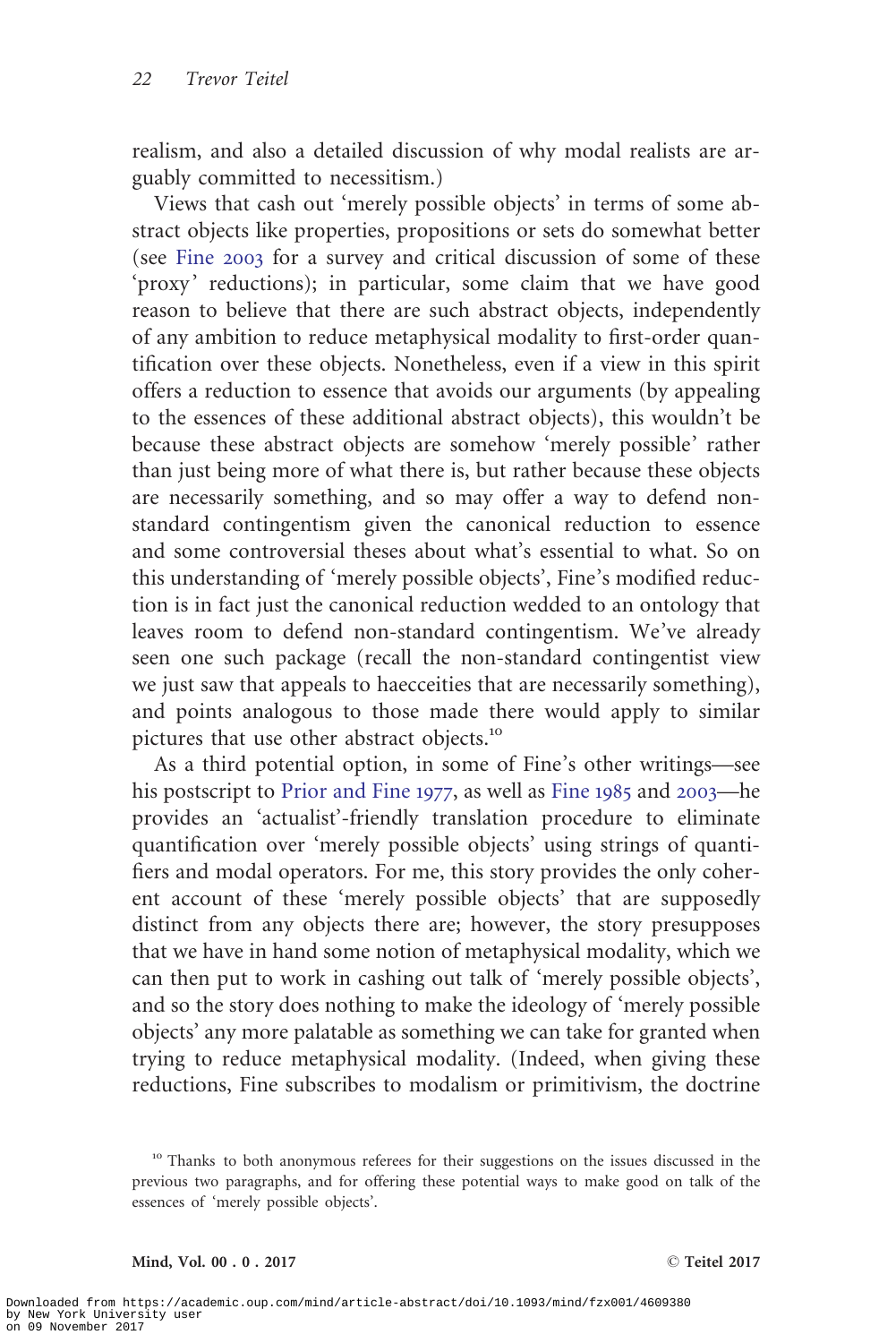that metaphysical modality is irreducible; see, for example, [Fine](#page-28-0) 2003, p. 171.)

It's no surprise, then, that it's the canonical version of the reduction to essence, which we've been discussing throughout, that many have wanted to champion. Perhaps the main attraction of Fine's view is that it purports to reduce metaphysical modality using only the nonmodal ideology of essence, without the need to take on baggage like Lewis-worlds or abstract surrogates for 'merely possible objects', including 'merely possible worlds'. We've seen that even granting that some 'possible objects' needn't be among whatever objects there are (which is required if the modification of the canonical reduction that includes the essences of all 'possible objects' is supposed to offer contingentists a way around our arguments), under extant ways to try to cash out this ideology the modified reduction faces significant challenges.

### 4.4 Abandoning the canonical reduction II: cumulative essences

Let's look at another possible modification of the canonical reduction to essence, which I'll call the 'cumulative reduction to essence'. As far as I know, nobody in the literature has suggested a modification of the reduction along these lines. The proposal offers an interesting potential reply to our arguments, yet ultimately still faces some major obstacles.<sup>11</sup>

First, we need some new notation. We'll need more than just a few plural variables, so let's now also use  $xx_0, xx_1, ..., yy_0, yy_1, ...$  as variables ranging over pluralities of objects (where, as always, this includes the special case in which the plurality contains only a single object), just as we were using xx and yy up until this point. And we also need a device that lets us form new plural terms from old ones; in particular, where  $xx_0$  and  $xx_1$  are any pluralities of objects, let  $xx_0\sqcup xx_1$  be the plurality containing all and only the objects contained in either  $xx_0$  or  $x_1$ .

Here's the idea behind the cumulative reduction. First, recall the canonical reduction to essence (where we'll use Fine's original formulation, mentioned in §2, which will simplify the exposition in what

 $11$  The idea behind the cumulative reduction was suggested to me by Kit Fine as a potential reply to my arguments. I make no claim that the particular way I've chosen to develop his initial suggestion is exactly what he had in mind, or that something in the spirit of the cumulative reduction is his preferred reply to my arguments. In writing this subsection, I have benefited greatly from discussions about related issues with Kit Fine, Cian Dorr and Jeremy Goodman.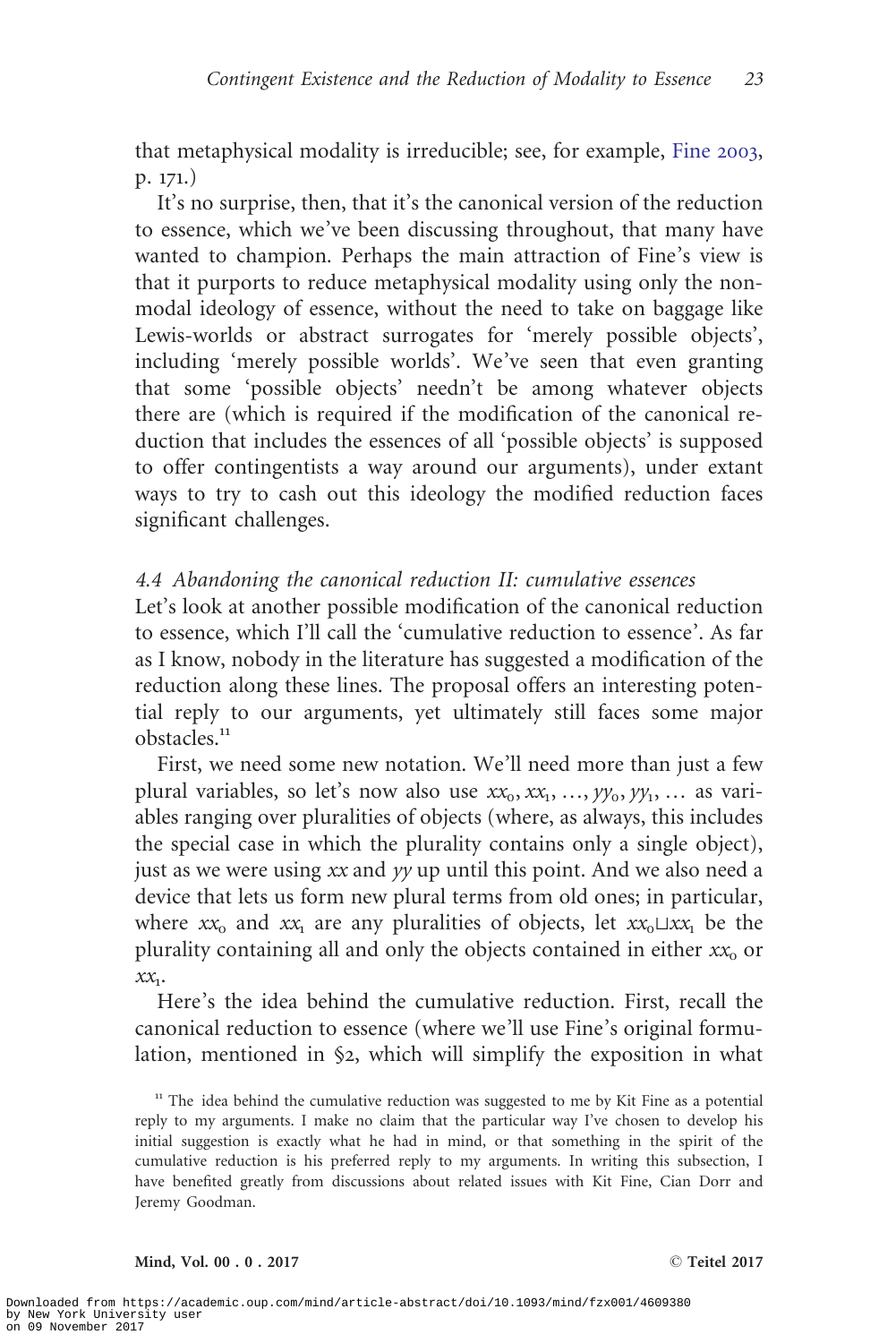follows):  $\Box p$  reduces to  $\exists xx\forall yy(y\Box xx \land \Box_{xx}p)$ . More precisely, given any formula containing any number of metaphysical necessity operators, we apply this procedure on each operator to arrive at a new formula, and then the canonical reduction says that the proposition expressed by the former formula reduces to the proposition expressed by the latter.

On the cumulative reduction, we use a more complicated procedure. Any formula will contain some finite number, possibly zero, of occurrences of  $\Box$  (I'll assume throughout that  $\Diamond$  is a metalinguistic abbreviation for  $\neg \Box \neg$ , and so we can just discuss metaphysical necessity operators). We can then associate every occurrence of  $\Box$  in a formula with some finite number of modal depth: an occurrence of  $\Box$  has modal depth *n* just in case the occurrence is in the scope of *n* other occurrences of  $\Box$ . So, for example, in  $\Box p \rightarrow \Box \Box p$  the first and second occurrences of  $\Box$  have modal depth 0, whereas the third occurrence of  $\square$  has modal depth 1. The cumulative reduction to essence says the following: (i) where  $\Box_n$  is an occurrence of  $\Box$  with modal depth  $n, \Box_n p$  reduces to  $\exists xx_n\forall yy_n(yy_n\subseteq xx_n \land \Box_{xx_n(1,x_n\cup [xx_n]}, 0),$  (ii) given any formula containing any number of metaphysical necessity operators, we apply this procedure on each operator to arrive at a new formula, and then the cumulative reduction to essence says that the proposition expressed by the former formula reduces to the proposition expressed by the latter.

What is the vision behind this cumulative reduction to essence? The crucial change in this reduction to essence is the extra pluralities of objects we're allowed to look at in formulas with iterated necessity operators when trying to find an essence in which to source  $p$ . In particular, we can now consider the plurality containing any objects we see in the course of evaluating the formula (I've called the reduction 'cumulative' because the objects we're allowed to look at can only increase with each successive iteration of  $\square$ ). Picturesquely, the cumulative reduction allows us to keep track of which objects we've already seen as we move across modal space, and to look back at those objects' essences even if we've moved to possibilities at which those objects fail to be something. Notice that with formulas containing only occurrences of  $\Box$  with modal depth 0, the cumulative reduction to essence doesn't differ from the canonical reduction to essence we've been discussing throughout. So the new reduction comes into its own only when we look at formulas containing modal operators which are themselves in the scope of other modal operators. For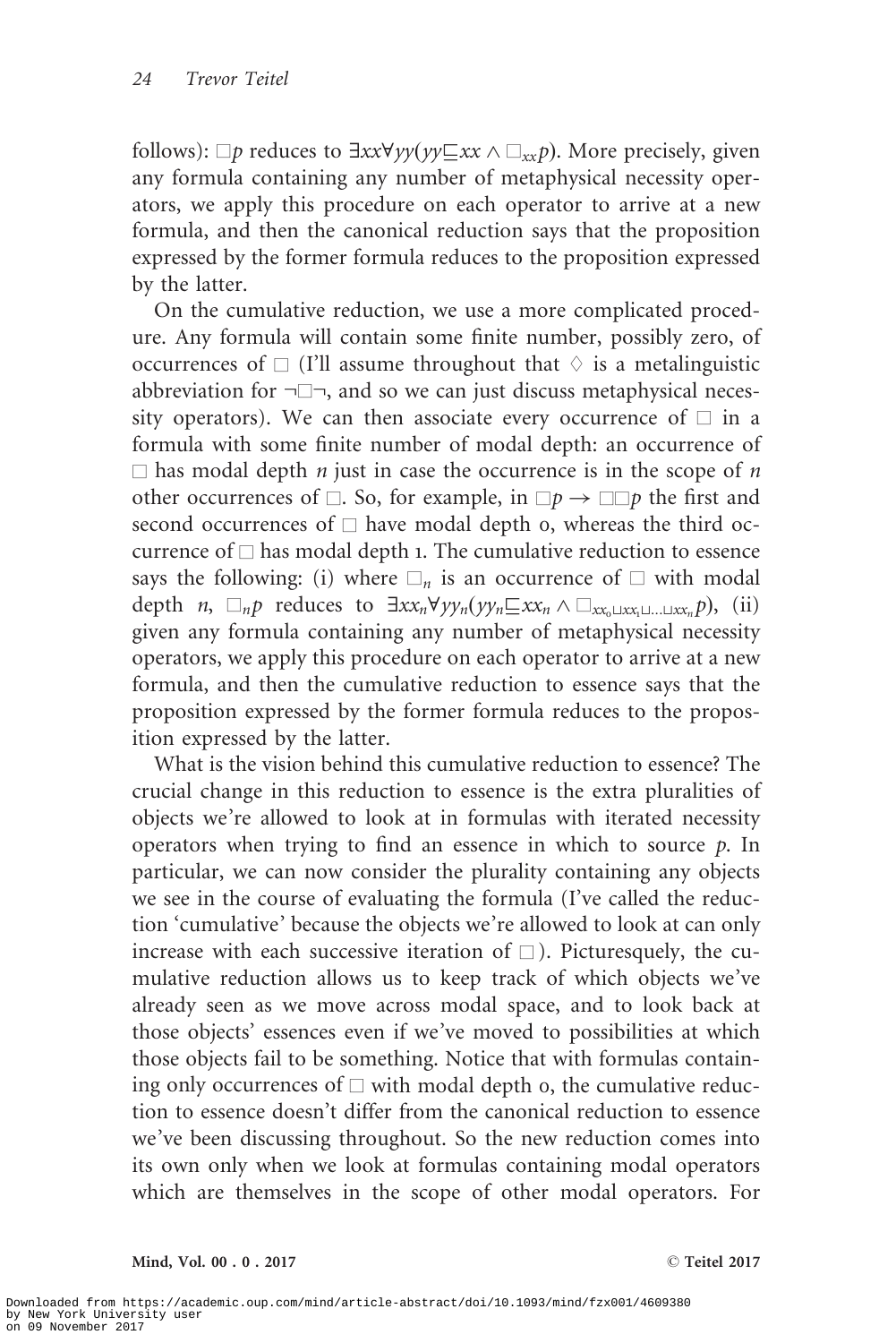example, applying the reduction to  $\square \Box p$  we get:  $\exists x x_0 \forall y y_0(y y_0 \sqsubseteq x x_0 \land y y_0 \sqsubseteq y y_0 \sqsubseteq y y_0)$  $\Box_{rrn}(\exists xx_1\forall yy_1(yy_1\Box xx_1 \wedge \Box_{xx_0\Box xx_1}p))).$ 

The cumulative reduction to essence avoids both our argument from S4 and our argument from B above, because when we move to possibilities where something contained in xx fails to be something (because it's consistent with the essences of what there is that something contained in  $xx$  fails to be something), we can still consider  $xx$ 's essence when determining what's necessary or possible at these possibilities. Another way to put this point is that the cumulative reduction to essence implies non-standard contingentism, which we already know avoids our arguments. So we have here a reduction to essence that lets us keep contingentism,  $S_5$ , and  $(*)$  too.

Though it is an interesting way to modify the reduction to essence, the cumulative reduction is ultimately problematic, and so doesn't offer an attractive response to our arguments. Right away notice that the reduction arguably doesn't answer the question that drives the literature on reductions of modality to begin with, namely, 'what is it to be necessary?'. Extant reductions from the literature take the form 'a proposition is necessary in virtue of  $\phi$ ', where ' $\phi$ ' describes some non-modal condition that propositions might satisfy (for example, recall that the canonical reduction to essence says that a proposition is necessary in virtue of being essential to some  $xx$ ). By contrast, the cumulative reduction offers a contextual picture, according to which the contribution some particular necessity operator  $\Box$  makes to the reducing non-modal proposition differs depending on how many other necessity operators embed  $\square$  (that is,  $\square$ 's modal depth). As a result, the cumulative reduction doesn't allow us to fill in the above schema without first knowing the modal context in which the necessity operator occurs, because the translation of the operator into essence-theoretic terms can change across modal contexts. So what we have in the cumulative reduction is a general procedure for reducing any modal proposition to a non-modal one, rather than a univocal account of what it is to be necessary given in non-modal terms that implies such a procedure, as all other extant reductions of modality provide. However, proponents of the cumulative reduction can justly point out that I haven't given any reason to regard the contextual nature of their story as objectionable. I'm not sure what else there is to say in response, so I currently view the contextual nature of the cumulative reduction as unusual, and certainly not what we expected to find when seeking a reduction of modality, but not as a reason to dismiss the reduction from the get-go.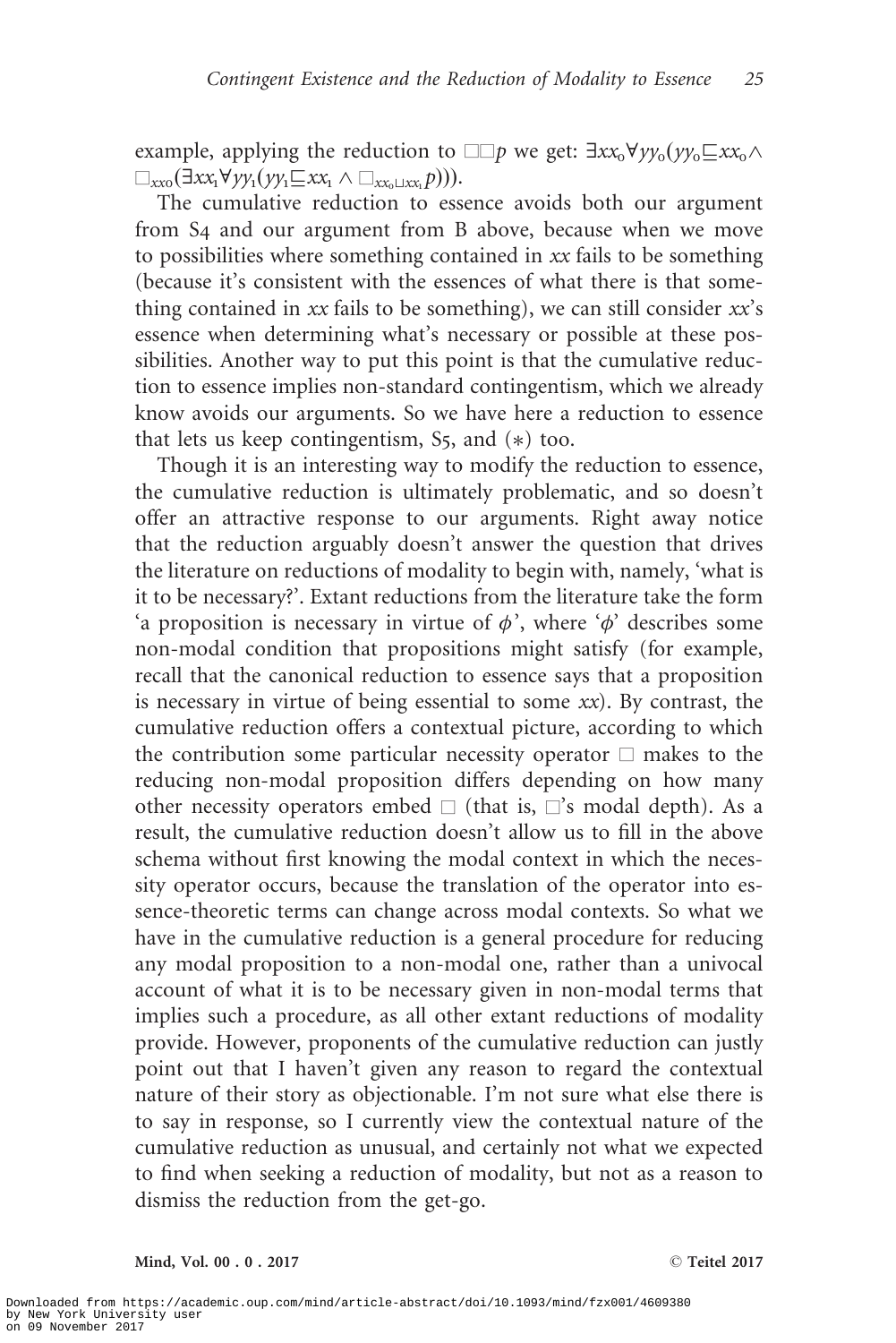A second worry is that proponents of the cumulative reduction must hold that any formulas which express the same modal proposition are mapped by the reduction to formulas which express the same essence-theoretic proposition, or else the cumulative reduction won't give a unique reducing proposition in terms of essence for each modal proposition. Whether this commitment is problematic depends on how fine-grained one takes these propositions to be; we won't explore the wealth of options here, but it's not hard to point to some attractive combinations of views which the commitment rules out. For instance, proponents of the cumulative reduction arguably can't hold that  $\square \square p$ expresses the same proposition as  $\exists q((q = \Box p) \land \Box q)$ , because the latter formula contains only occurrences of  $\Box$  with modal depth 0, whereas in the former formula the second occurrence of  $\Box$  has modal depth 1 (an exception would be proponents of the cumulative reduction with very coarse-grained views according to which the different essence-theoretic formulas that arise from this difference in modal depth nonetheless express the same proposition).

This previous example also points to a more general problem: arguably proponents of the cumulative reduction must privilege certain means of expressing various modal principles over others (roughly those formulas where the modal depth of each operator in the formula matches the 'intuitive depth' of the modality that operator contributes to the proposition expressed). For instance, we would standardly take  $\square$ p and  $\exists q((q = \square p) \land \square q)$  to be equally legitimate ways to express that  $p$  is necessarily necessary. Yet only  $\square \Box p$  allows the extra components of the cumulative reduction that help avoid our arguments to kick in (because only it contains an operator with modal depth greater than o). By contrast,  $\exists q((q = \Box p) \land \Box q)$  gets mapped by the cumulative reduction to an essence-theoretic formula that's necessarily equivalent to the formula that  $\Box$  gets mapped to by the canonical reduction (recall that the cumulative reduction agrees with the canonical reduction when we're dealing only with occurrences of  $\Box$  that have modal depth 0, and so agrees with the canonical reduction about  $\exists q((q = \Box p) \land \Box q)$ . Thus the cumulative reduction has more resources than the canonical reduction to answer our argument from S4 only if we somehow privilege formulas like  $\square \Box p$  as expressions of p being necessarily necessary over formulas like  $\exists q((q = \Box p) \land \Box q)$ . Generalizing from this example, the cumulative reduction avoids our initial arguments only given certain choices of formulas for expressing various modal principles over other natural choices (picturesquely, we must privilege those formulas whose surface syntax

Mind, Vol. 00 . 0 . 2017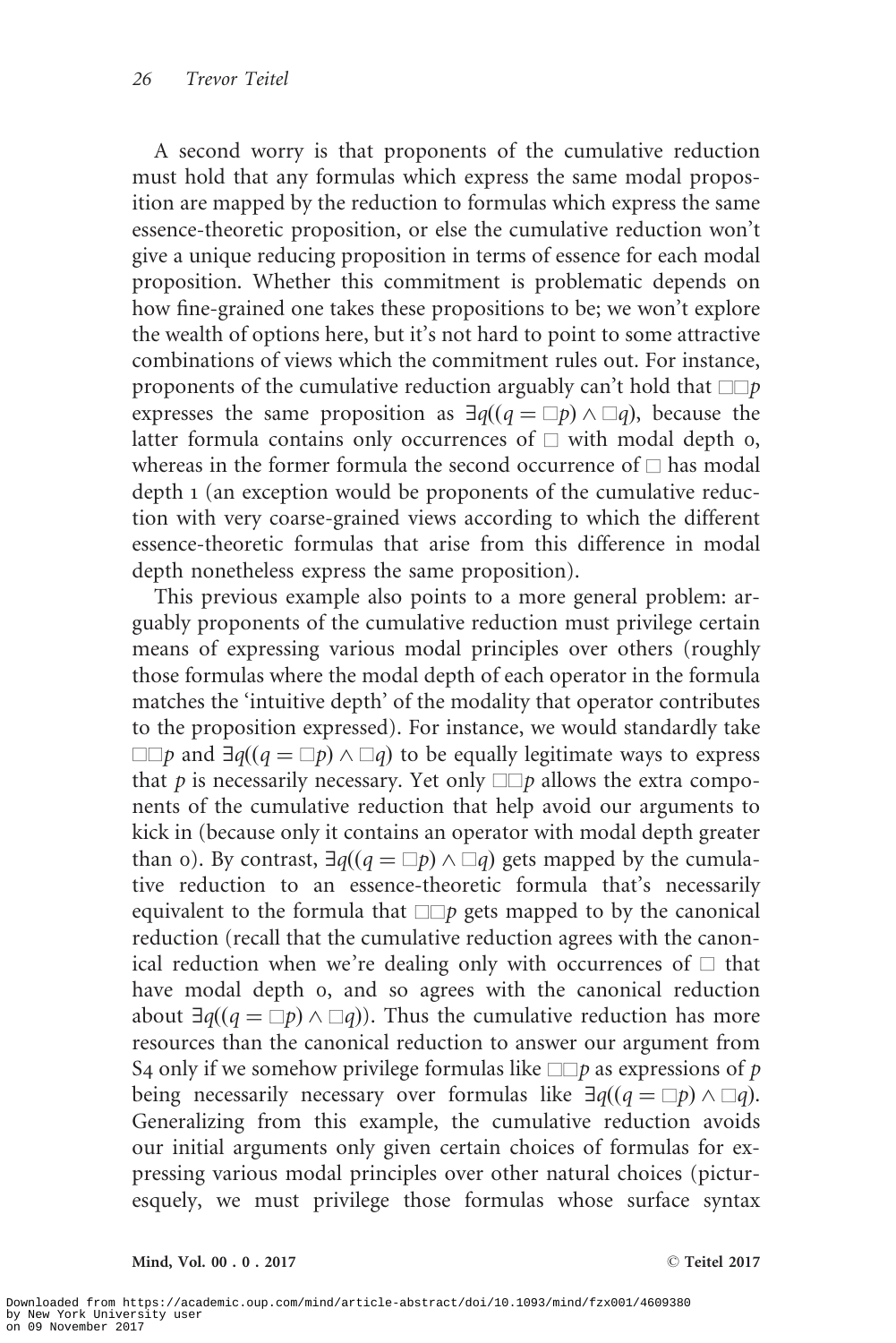mirrors the modal doctrine we're trying to express), because whether the cumulative reduction lets us keep track of which objects we've already seen, and so whether it does any better than the canonical reduction as concerns our arguments, is sensitive to these syntactic distinctions. I don't see how the cumulative reduction can do without this problematic commitment to privileged formulas, given that the reduction of some modal proposition is intimately tied to which formula we take to express that proposition.

We have in the cumulative reduction a general procedure for reducing any modal proposition to a non-modal essence-theoretic proposition. I find the contextual nature of the cumulative reduction problematic, though I've said enough to show only that a contextual reduction isn't what we traditionally had in mind when asking for a reduction of modality. Nonetheless, having to privilege certain means of expressing each modal proposition strikes me as objectionable baggage to take on, and a sign that something has gone wrong. For those sympathetic to reducing modality to essence and less worried about these features, the cumulative reduction may offer an attractive response to our arguments, and indeed an independently interesting modification of the canonical reduction to essence.

# 5. Conclusion

As I said from the outset, my main goal here has been to rigorously bring out the tension between our initial popular doctrines and explore the pros and cons of various morals we might take away from our arguments, rather than point to some reply as the one we should adopt moving forward in light of our results. If forced to go one way or the other, I lean towards either the first or third concessive replies from §4.1: either embracing necessitism or taking our arguments to vindicate the strong conclusion that we should abandon the general project of trying to reduce metaphysical modality to essence, whether via the canonical reduction to essence or some alternative. I lean towards one of these two options because (i) I'm convinced by the problems I brought out for both modifications of the canonical reduction to essence that we discussed, and I'm not sure how else one might modify the reduction to essence so as to avoid our arguments, (ii) I think non-standard contingentism is unmotivated, and (iii) I take at least the theorems of B, and likely also the theorems of S4, and hence the theorems of S<sub>5</sub>, as non-negotiable constraints governing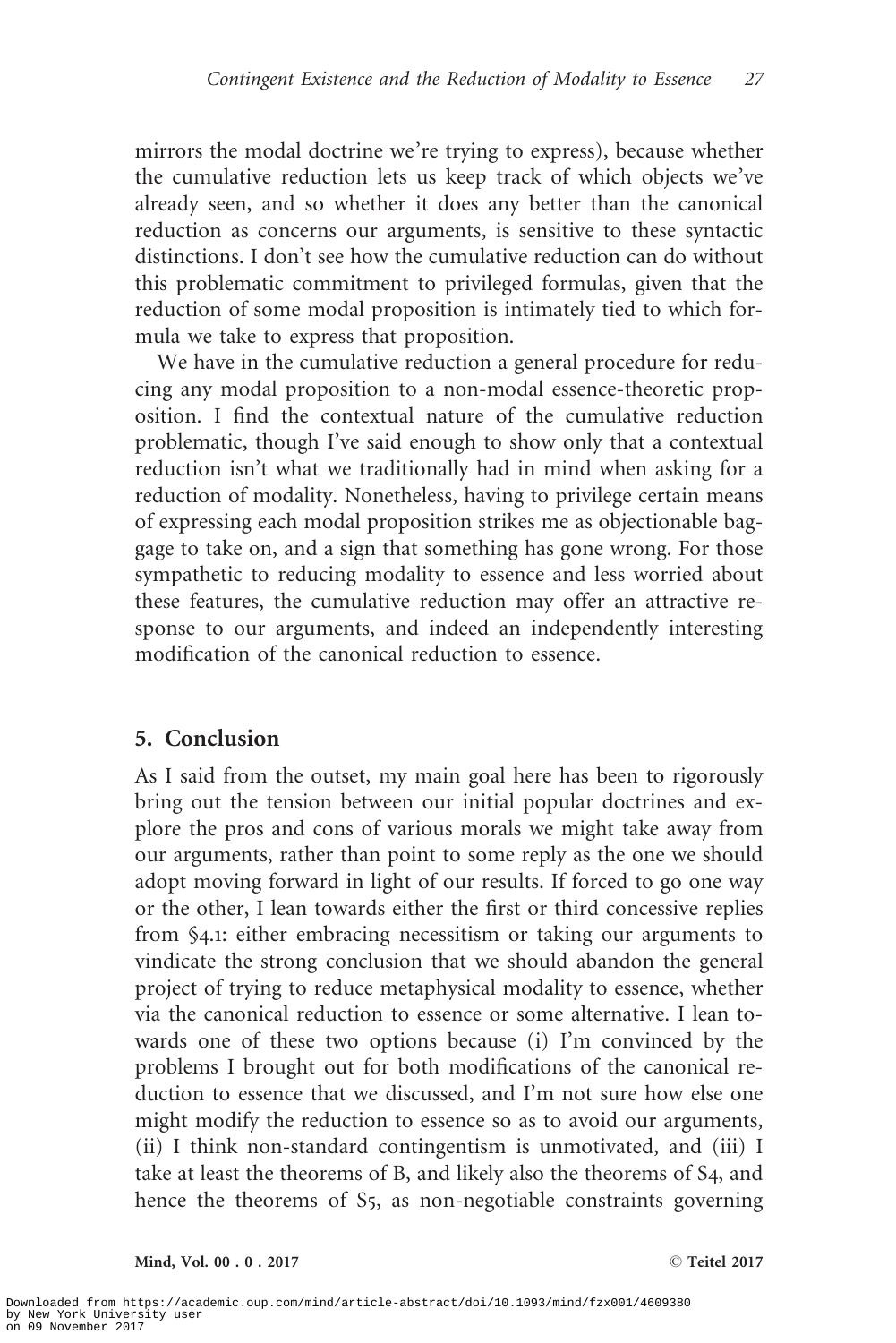metaphysical modality (putting aside general reasons to be sceptical of the ideology of metaphysical modality, as we've done throughout). Still, even if I'm wrong about where the balance of considerations is pointing, all of the responses we looked at embody controversial metaphysical theses, so no matter which way we go our arguments will have led to some striking conclusions.

Let me close by courting some controversy. A theme which has been in the background throughout our discussion is that perhaps we don't have as good a grip on Fine's non-modal notion of essence as some have thought. My own view is that the current evidence suggesting we have anything approaching a workable understanding of the notion of essence is thin: the ideology is motivated by a few paradigm cases and picturesque glosses that underdetermine how essence behaves in more interesting cases (the difficulty we saw in saying much informative either way about iterated essentialist claims when discussing (\*) being just one symptom of this issue). Of course, I haven't said enough to establish this grandiose claim, but our discussion takes us some way towards it, especially if I'm right about the way forward in light of our results. Reducing metaphysical modality is a central role for the ideology of essence, and one it's called on again and again to play. If we hold this role fixed, then we perhaps gain a lever in forming principled judgements about what's essential to what, by reasoning downwards from independently motivated claims involving metaphysical modality (again assuming that the ideology of metaphysical modality is in good standing, as we've done throughout, though I view this as an open issue). So, by lending some support to the conclusion that we shouldn't think essence has any role to play in reducing metaphysical modality, our discussion calls into question this lever that might have put essence on firmer epistemological footing, and so our discussion takes us at least a little bit towards the sceptical claim about the status of the ideology of essence itself. $^{12}$ 

 $12$  My greatest debts are to Cian Dorr and Tim Williamson, for extremely helpful comments on earlier drafts of the paper, and for being continual sources of guidance and encouragement. I also owe huge thanks to Andreas Ditter, Kit Fine, Jeremy Goodman, Marko Malink, Jake Nebel, as well as the two anonymous referees and two editors from Mind, all of whom provided comments on earlier drafts of the paper that led to substantial changes. Finally, for helpful comments and discussions about the paper and related issues, thanks to Dave Chalmers, Brian Cutter, Boris Kment, Annina Loets, Adam Lovett, Jonathan Schaffer, and the audience at NYU's 'Washington Square Circle' work in progress seminar.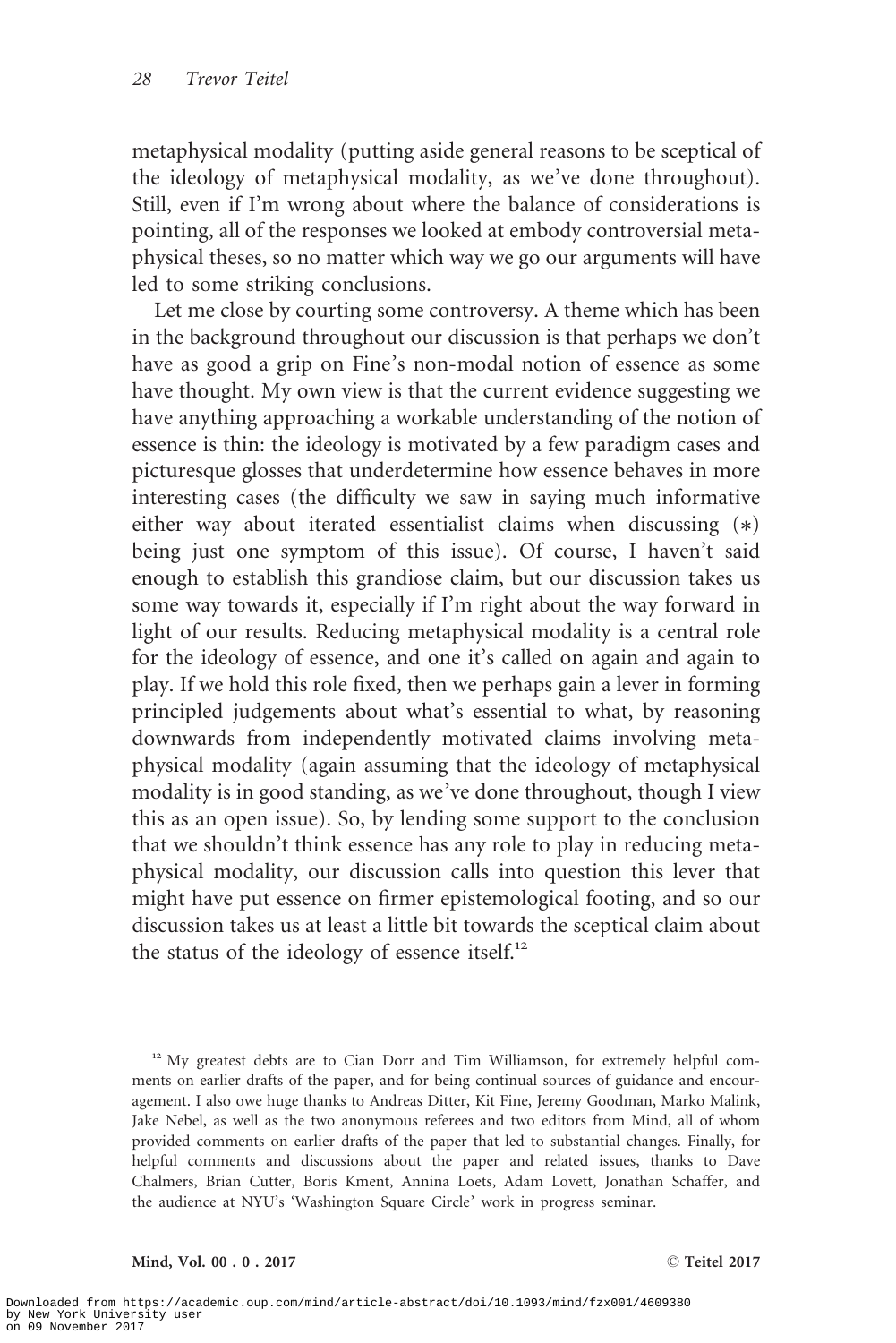## <span id="page-28-0"></span>References

- Adams, Robert Merrihew 1981: 'Actualism and Thisness'. Synthese,  $49(1)$ , pp.  $3-30$ .
- Cameron, Ross P. 2010: 'The Grounds of Necessity. Philosophy Compass, 5(4), pp. 348–58. doi: 10.1111/j.1747-9991.2010.00296.x.
- Chandler, Hugh S. 1976: 'Plantinga and the Contingently Possible'. Analysis, 36(2), pp. 106–9. doi: 10.2307/3327104.
- Correia, Fabrice 2006: 'Generic Essence, Objectual Essence, and Modality'. Noûs,  $40(4)$ , pp. 753–67.
- —— 2012: 'On the Reduction of Necessity to Essence'. Philosophy and Phenomenological Research, 84(3), pp. 639–53.
- Dasgupta, Shamik 2016: 'Metaphysical Rationalism'. Noûs, 50(2), pp. 379–418. doi: 10.1111/nous.12082.
- Dorr, Cian 2016: 'To Be F Is To Be G'. Philosophical Perspectives, 30: Metaphysics, pp. 39–134.
- -MS: Counterparts. Unpublished manuscript.
- Dorr, Cian and Jeremy Goodman forthcoming: 'Diamonds Are Forever'. To appear in Noûs.
- Fine, Kit 1985: 'Plantinga on the Reduction of Possibilist Discourse'. In James E. Tomberlin and Peter van Inwagen (eds.), Alvin Plantinga, pp. 145–86. Dordrecht: D. Reidel. doi: 10.1007/978- 94-009-5223-2\_4.
- —— 1994: 'Essence and Modality'. *Philosophical Perspectives*, 8, pp. 1–16. doi: 10.2307/2214160.
- —— 1995a: 'The Logic of Essence'. Journal of Philosophical Logic,  $24(3)$ , pp.  $241-73$ .
- —— 1995b: 'Senses of Essence'. In Walter Sinnott-Armstrong, Diana Raffman and Nicholas Asher (eds.), Modality, Morality, and Belief: Essays in Honor of Ruth Barcan Marcus, pp. 53–73. Cambridge: Cambridge University Press.
- —— 2000: 'Semantics for the Logic of Essence'. Journal of Philosophical Logic, 29(6), pp. 543–84.
- —— 2003: 'The Problem of Possibilia'. In Michael J. Loux and Dean W. Zimmerman (eds.), The Oxford Handbook of Metaphysics, pp. 161–79. Oxford: Oxford University Press.
- Hale, Bob 1996: 'Absolute Necessities'. Noûs, 30, pp. 93-117. doi: 10.2307/2216238.
- Hawthorne, John 2006: 'Determinism De Re'. In his Metaphysical Essays, pp. 239–43. Oxford: Oxford University Press.